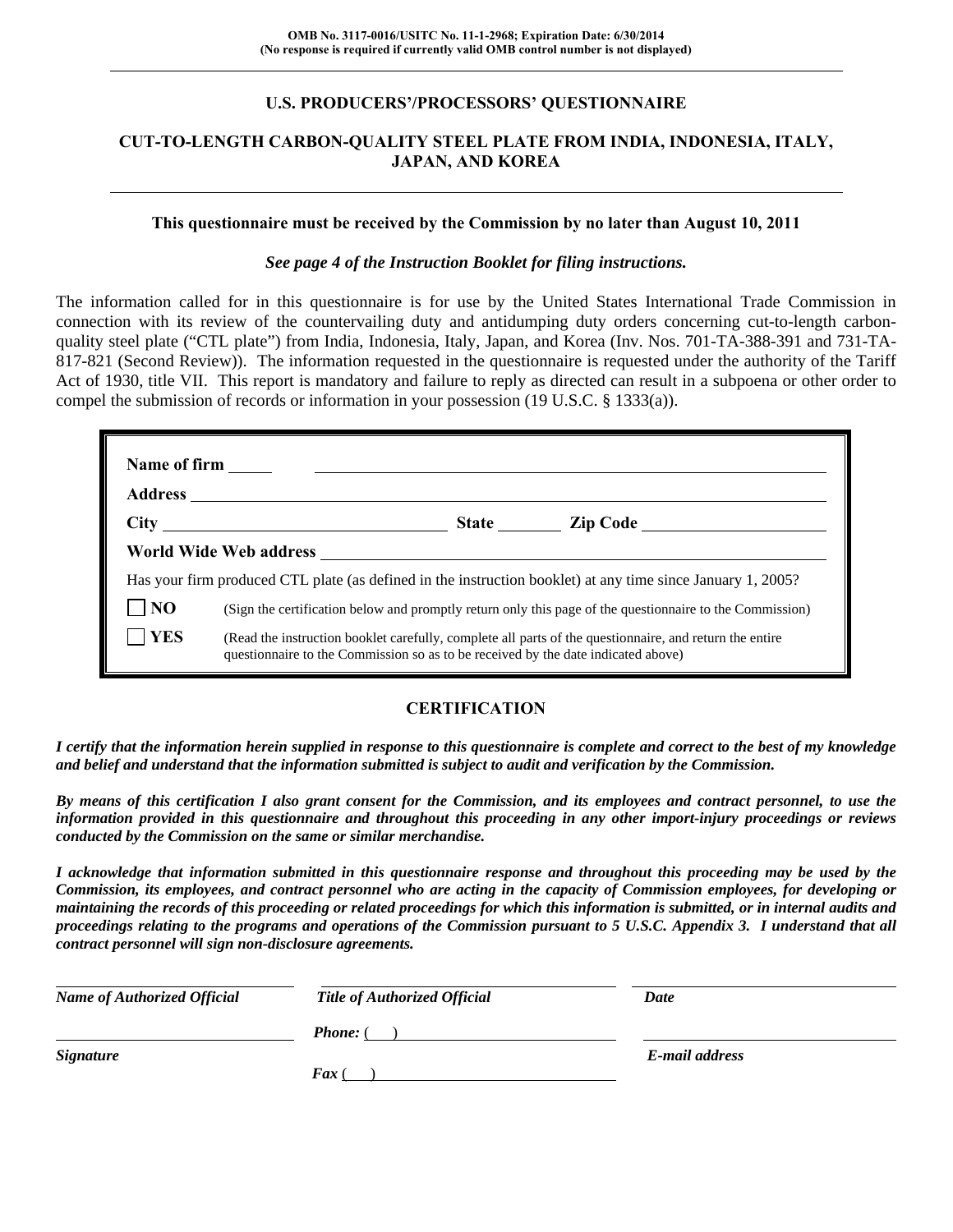## **PART I.—GENERAL INFORMATION**

l

The questions in this questionnaire have been reviewed with market participants to ensure that issues of concern are adequately addressed and that data requests are sufficient, meaningful, and as limited as possible. Public reporting burden for this questionnaire is estimated to average 50 hours per response, including the time for reviewing instructions, searching existing data sources, gathering the data needed, and completing and reviewing the questionnaire. Send comments regarding the accuracy of this burden estimate or any other aspect of this collection of information, including suggestions for reducing the burden, to angela.newell@usitc.gov or via the other submission options described in the instruction booklet.

I-1a. **OMB statistics.--**Please report below the actual number of hours required and the cost to your firm of preparing the reply to this questionnaire and completing the form.

hours dollars

- I-1b. **OMB feedback.--**We are interested in any comments you may have for improving this questionnaire in general or the clarity of specific questions. Please attach such comments to angela.newell@usitc.gov or via the other submission options described in the instruction booklet.
- I-2. **Establishments covered.--**Provide the name and address of establishment(s) covered by this questionnaire (see page 3 of the instruction booklet for reporting guidelines). If your firm is publicly traded, please specify the stock exchange and trading symbol.
- I-3. **Position regarding continuation of order.--**Do you support or oppose continuation of the antidumping and/or countervailing duty orders currently in place for CTL plate from the following countries?

| India        | $\Box$ Support | $\Box$ Oppose | $\Box$ Take no position |
|--------------|----------------|---------------|-------------------------|
| Indonesia    | $\Box$ Support | $\Box$ Oppose | Take no position        |
| <b>Italy</b> | $\Box$ Support | $\Box$ Oppose | Take no position        |
| Japan        | $\Box$ Support | $\Box$ Oppose | Take no position        |
| Korea        | $\Box$ Support | $\Box$ Oppose | Take no position        |
|              |                |               |                         |
|              |                |               |                         |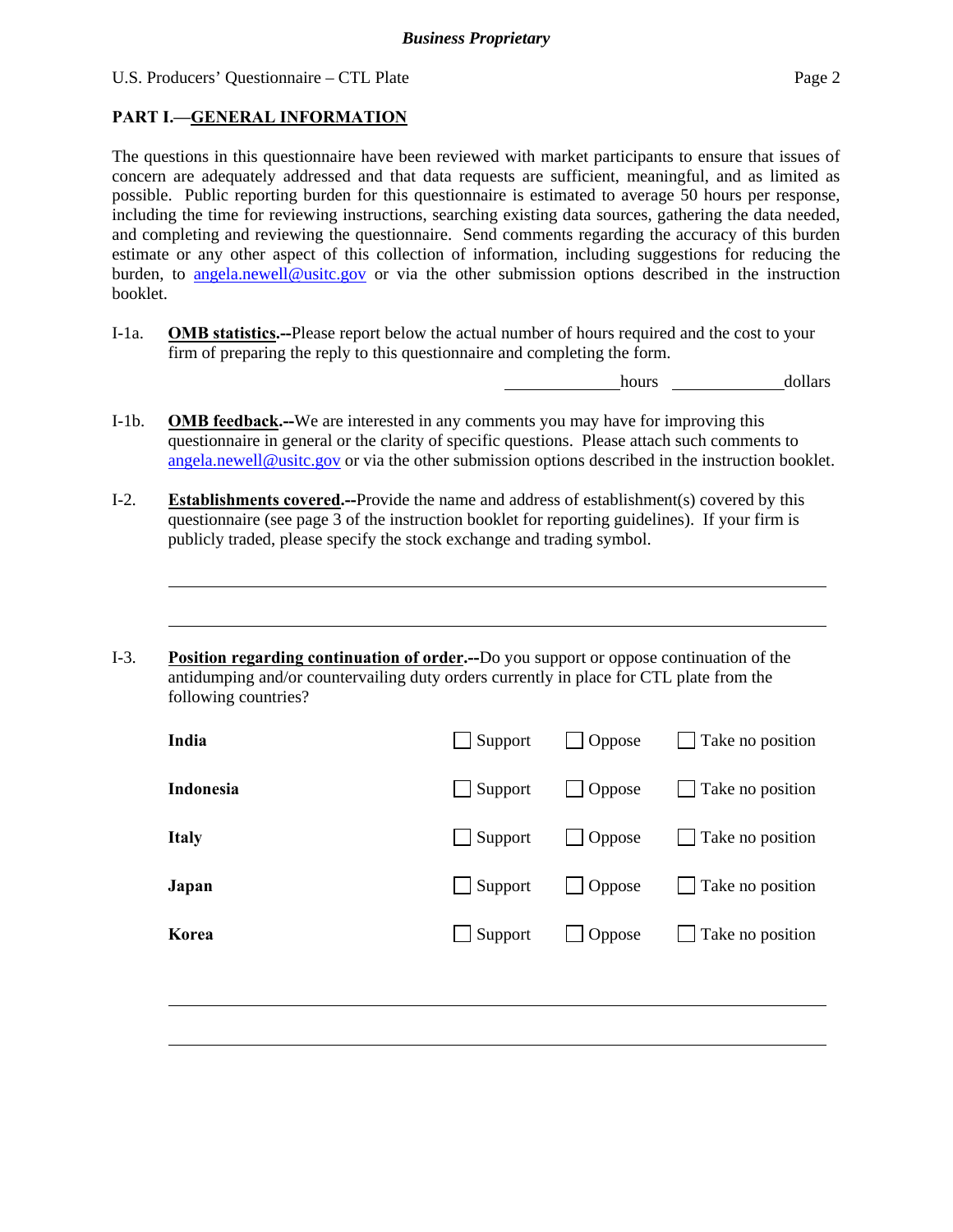|                       |                | Page 3                                                                                                                                                                                                                                                                                                                                                                                                                                                                                                                                                                                                                                                                                                                                                                                                                                                                                                                                                                                                                                                                              |
|-----------------------|----------------|-------------------------------------------------------------------------------------------------------------------------------------------------------------------------------------------------------------------------------------------------------------------------------------------------------------------------------------------------------------------------------------------------------------------------------------------------------------------------------------------------------------------------------------------------------------------------------------------------------------------------------------------------------------------------------------------------------------------------------------------------------------------------------------------------------------------------------------------------------------------------------------------------------------------------------------------------------------------------------------------------------------------------------------------------------------------------------------|
|                       |                |                                                                                                                                                                                                                                                                                                                                                                                                                                                                                                                                                                                                                                                                                                                                                                                                                                                                                                                                                                                                                                                                                     |
|                       |                |                                                                                                                                                                                                                                                                                                                                                                                                                                                                                                                                                                                                                                                                                                                                                                                                                                                                                                                                                                                                                                                                                     |
| $\exists$ No          |                |                                                                                                                                                                                                                                                                                                                                                                                                                                                                                                                                                                                                                                                                                                                                                                                                                                                                                                                                                                                                                                                                                     |
| Firm name             | <b>Address</b> | <b>Extent of ownership</b>                                                                                                                                                                                                                                                                                                                                                                                                                                                                                                                                                                                                                                                                                                                                                                                                                                                                                                                                                                                                                                                          |
|                       |                |                                                                                                                                                                                                                                                                                                                                                                                                                                                                                                                                                                                                                                                                                                                                                                                                                                                                                                                                                                                                                                                                                     |
|                       |                |                                                                                                                                                                                                                                                                                                                                                                                                                                                                                                                                                                                                                                                                                                                                                                                                                                                                                                                                                                                                                                                                                     |
| $\blacksquare$ No     |                |                                                                                                                                                                                                                                                                                                                                                                                                                                                                                                                                                                                                                                                                                                                                                                                                                                                                                                                                                                                                                                                                                     |
| Firm name             | <b>Address</b> | Affiliation                                                                                                                                                                                                                                                                                                                                                                                                                                                                                                                                                                                                                                                                                                                                                                                                                                                                                                                                                                                                                                                                         |
|                       |                |                                                                                                                                                                                                                                                                                                                                                                                                                                                                                                                                                                                                                                                                                                                                                                                                                                                                                                                                                                                                                                                                                     |
|                       |                |                                                                                                                                                                                                                                                                                                                                                                                                                                                                                                                                                                                                                                                                                                                                                                                                                                                                                                                                                                                                                                                                                     |
|                       |                |                                                                                                                                                                                                                                                                                                                                                                                                                                                                                                                                                                                                                                                                                                                                                                                                                                                                                                                                                                                                                                                                                     |
| Firm name and country | <b>Address</b> | <b>Affiliation</b>                                                                                                                                                                                                                                                                                                                                                                                                                                                                                                                                                                                                                                                                                                                                                                                                                                                                                                                                                                                                                                                                  |
|                       | $\Box$ No      | U.S. Producers' Questionnaire - CTL Plate<br>PART I.--GENERAL INFORMATION--Continued<br><b>Ownership.</b> --Is your firm owned, in whole or in part, by any other firm?<br>$\Box$ Yes--List the following information.<br>Related SUBJECT importers/exporters.--Does your firm have any related firms, either<br>domestic or foreign, that are engaged in importing CTL plate from India, Indonesia, Italy, Japan,<br>and/or Korea into the United States or that are engaged in exporting CTL plate from India,<br>Indonesia, Italy, Japan, and/or Korea to the United States?<br>$\Box$ Yes--List the following information.<br>Related NONSUBJECT importers/exporters.--Does your firm have any related firms, either<br>domestic or foreign, that are engaged in importing CTL plate from countries other than India,<br>Indonesia, Italy, Japan, and/or Korea into the United States or that are engaged in exporting CTL<br>plate from countries other than India, Indonesia, Italy, Japan, and/or Korea to the United States?<br>$\Box$ Yes--List the following information. |

l

l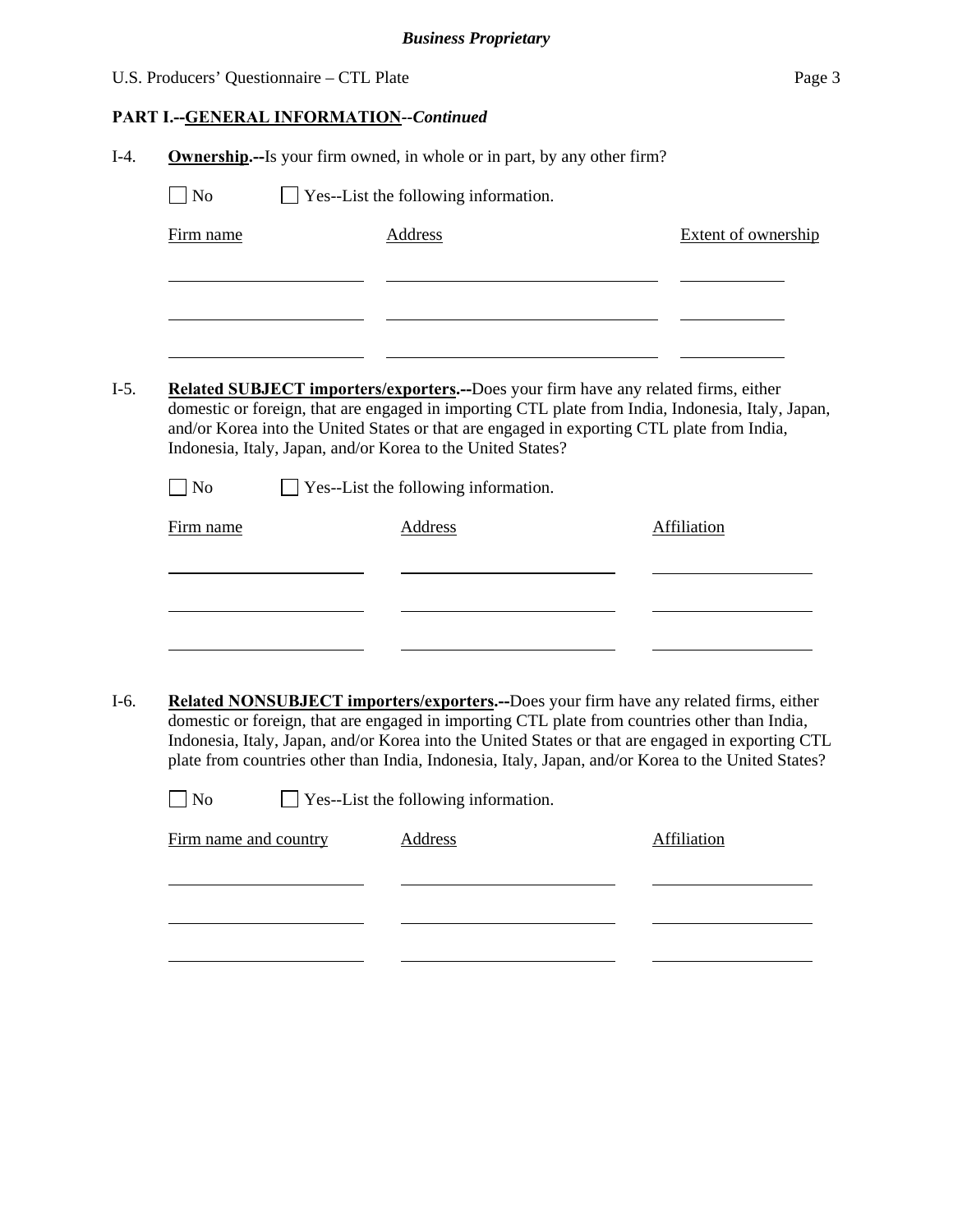## U.S. Producers' Questionnaire – CTL Plate Page 4

## **PART I.--GENERAL INFORMATION***--Continued*

I-7. **Related producers.--**Does your firm have any related firms, either domestic or foreign, that are engaged in the production of CTL plate?

| $\overline{\rm No}$ | <b>Business plan.</b> --In Parts II and IV of this questionnaire we request a copy of your company's<br>business plan. Does your company or any related firm have a business plan or any internal<br>documents that describe, discuss, or analyze expected market conditions for CTL plate?<br>Yes--Please provide the requested documents. If you are not providing the<br>requested documents, please explain why not. | <b>Address</b> | <b>Affiliation</b> |
|---------------------|--------------------------------------------------------------------------------------------------------------------------------------------------------------------------------------------------------------------------------------------------------------------------------------------------------------------------------------------------------------------------------------------------------------------------|----------------|--------------------|
|                     |                                                                                                                                                                                                                                                                                                                                                                                                                          |                |                    |
|                     |                                                                                                                                                                                                                                                                                                                                                                                                                          |                |                    |
|                     |                                                                                                                                                                                                                                                                                                                                                                                                                          |                |                    |
|                     |                                                                                                                                                                                                                                                                                                                                                                                                                          |                |                    |
|                     |                                                                                                                                                                                                                                                                                                                                                                                                                          |                |                    |
|                     |                                                                                                                                                                                                                                                                                                                                                                                                                          |                |                    |
|                     |                                                                                                                                                                                                                                                                                                                                                                                                                          |                |                    |
|                     |                                                                                                                                                                                                                                                                                                                                                                                                                          |                |                    |
|                     |                                                                                                                                                                                                                                                                                                                                                                                                                          |                |                    |
|                     |                                                                                                                                                                                                                                                                                                                                                                                                                          |                |                    |
|                     |                                                                                                                                                                                                                                                                                                                                                                                                                          |                |                    |
|                     |                                                                                                                                                                                                                                                                                                                                                                                                                          |                |                    |
|                     |                                                                                                                                                                                                                                                                                                                                                                                                                          |                |                    |
|                     |                                                                                                                                                                                                                                                                                                                                                                                                                          |                |                    |
|                     |                                                                                                                                                                                                                                                                                                                                                                                                                          |                |                    |
|                     |                                                                                                                                                                                                                                                                                                                                                                                                                          |                |                    |
|                     |                                                                                                                                                                                                                                                                                                                                                                                                                          |                |                    |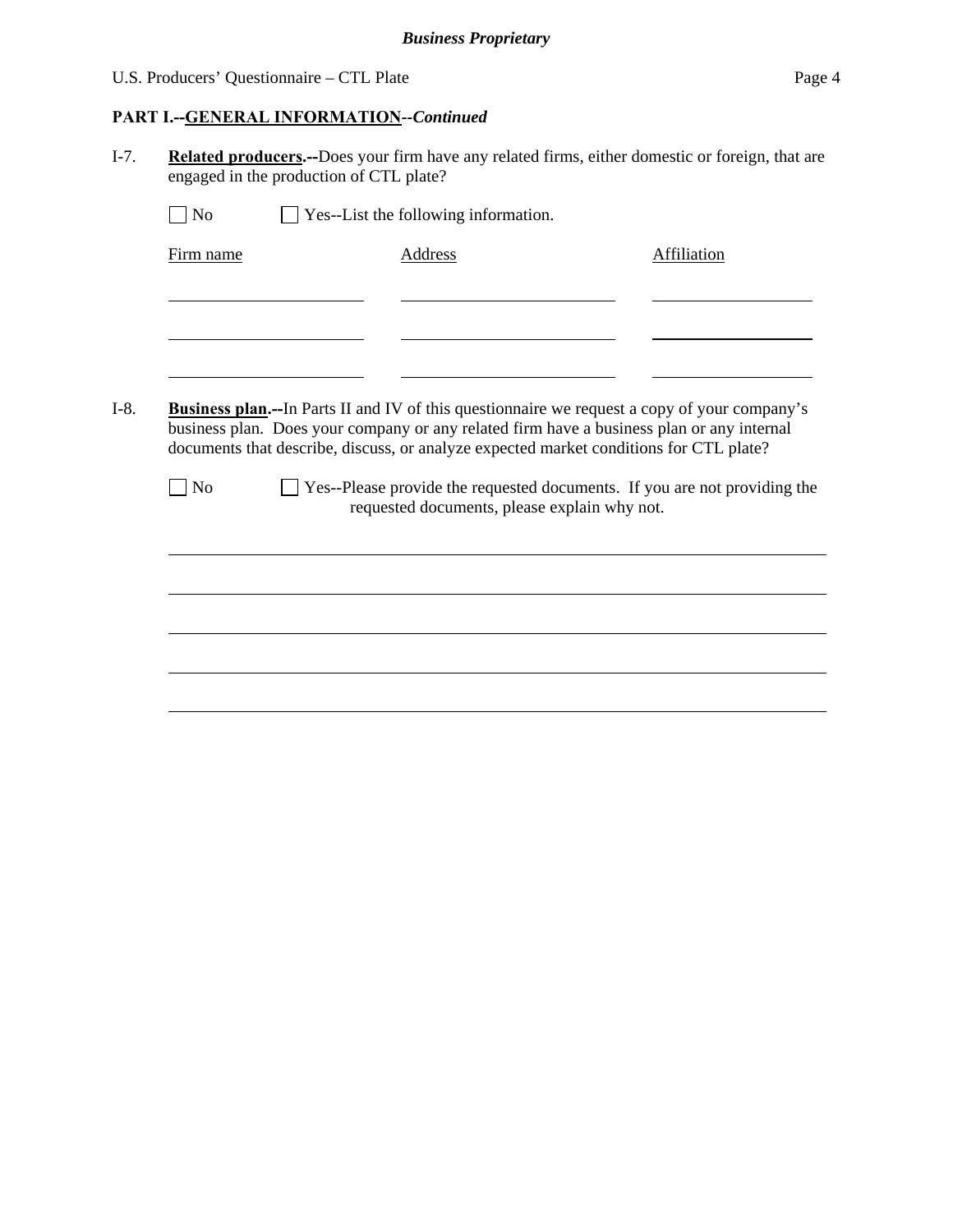#### **PART II.--TRADE AND RELATED INFORMATION**

Further information on this part of the questionnaire can be obtained from Angela Newell (202-708-5409, angela.newell@usitc.gov). **Supply all data requested on a calendar-year basis**.

II-1. Please identify the individual to be contacted and indicate the methods to be used for questions regarding the confidential information in part II.

E-mail: Telephone: ( )

II-2. **Changes in operations.--**Please indicate whether your firm has experienced any of the following changes in relation to the production of CTL plate since January 1, 2005.

| (check as many as appropriate)                    | (Please describe the date, nature, and significance of any<br>such changes) |
|---------------------------------------------------|-----------------------------------------------------------------------------|
|                                                   |                                                                             |
|                                                   |                                                                             |
|                                                   |                                                                             |
|                                                   |                                                                             |
|                                                   |                                                                             |
|                                                   |                                                                             |
| prolonged shutdowns or<br>production curtailments |                                                                             |
| revised labor agreements                          |                                                                             |
| other (e.g., technology)                          |                                                                             |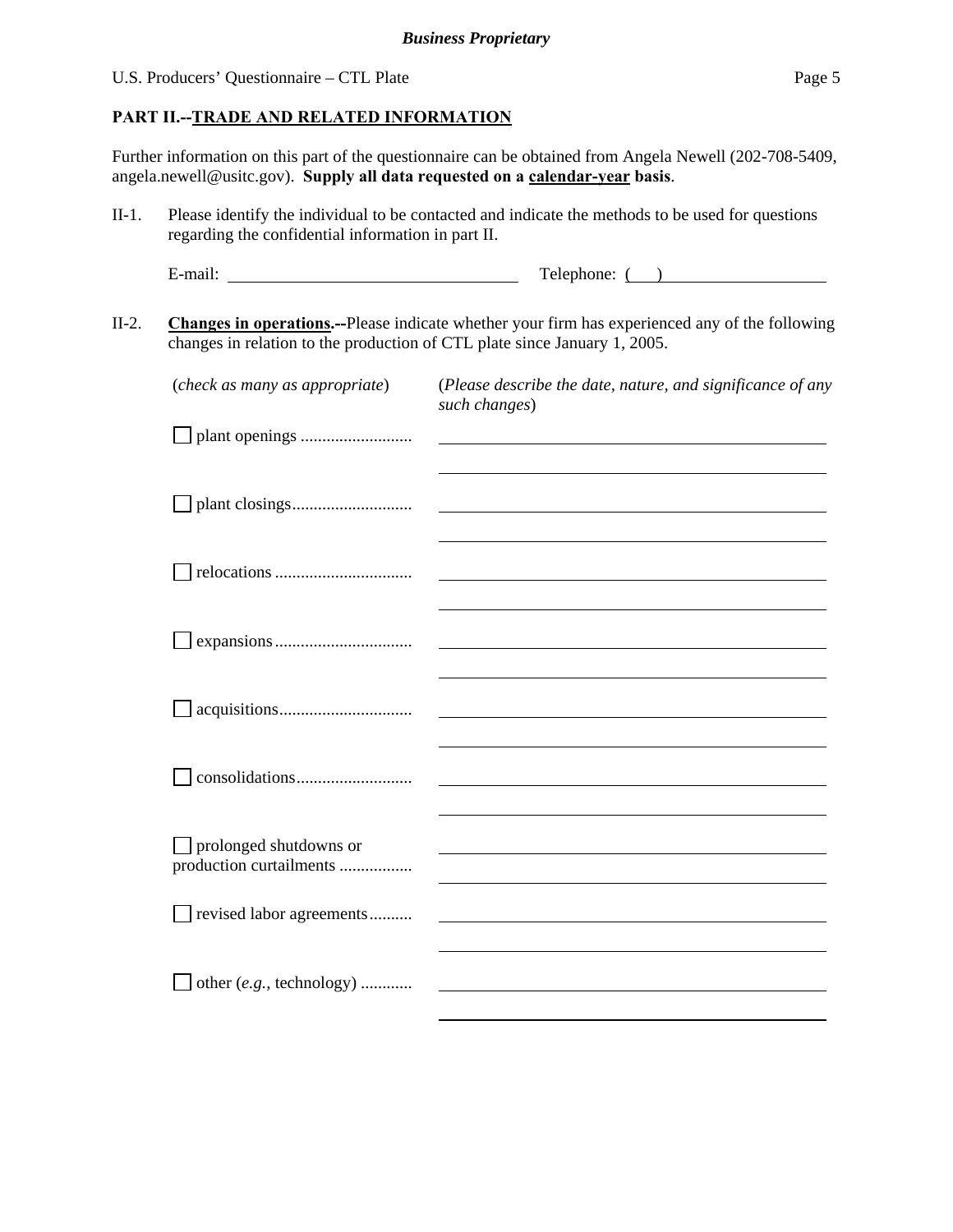## U.S. Producers' Questionnaire – CTL Plate Page 6

# **PART II.--TRADE AND RELATED INFORMATION***--Continued*

| II-3.   | <b>Anticipated changes in operations.</b> —Does your firm anticipate any changes in the character of<br>your operations or organization (as noted above) relating to the production of CTL plate in the<br>future?                                                                                                                                                                 |  |  |  |  |  |  |
|---------|------------------------------------------------------------------------------------------------------------------------------------------------------------------------------------------------------------------------------------------------------------------------------------------------------------------------------------------------------------------------------------|--|--|--|--|--|--|
|         | $\Box$ No<br>Yes--Supply details as to the time, nature, and significance of such changes<br>and provide underlying assumptions, along with relevant portions of<br>business plans or other supporting documentation that address this<br>issue. Include in your response a specific projection of your firm's<br>capacity to produce CTL plate (in short tons) for 2011 and 2012. |  |  |  |  |  |  |
| $II-4.$ | For question II-4, if your response differs for particular orders, please indicate and explain the<br>particular effect of revocation of specific orders.<br><b>Anticipated changes in operations in the event the order is revoked.</b> --Would your firm                                                                                                                         |  |  |  |  |  |  |
|         | anticipate any changes in the character of your operations or organization (as noted above)<br>relating to the production of CTL plate in the future if the countervailing duty and/or antidumping<br>duty orders on CTL plate from India, Indonesia, Italy, Japan, and/or Korea were to be revoked?                                                                               |  |  |  |  |  |  |
|         | $\Box$ No<br>Yes--Supply details as to the time, nature, and significance of such changes<br>and provide underlying assumptions, along with relevant portions of<br>business plans or other supporting documentation that address this<br>issue. Include in your response a specific projection of your firm's<br>capacity to produce CTL plate (in short tons) for 2011 and 2012. |  |  |  |  |  |  |
|         |                                                                                                                                                                                                                                                                                                                                                                                    |  |  |  |  |  |  |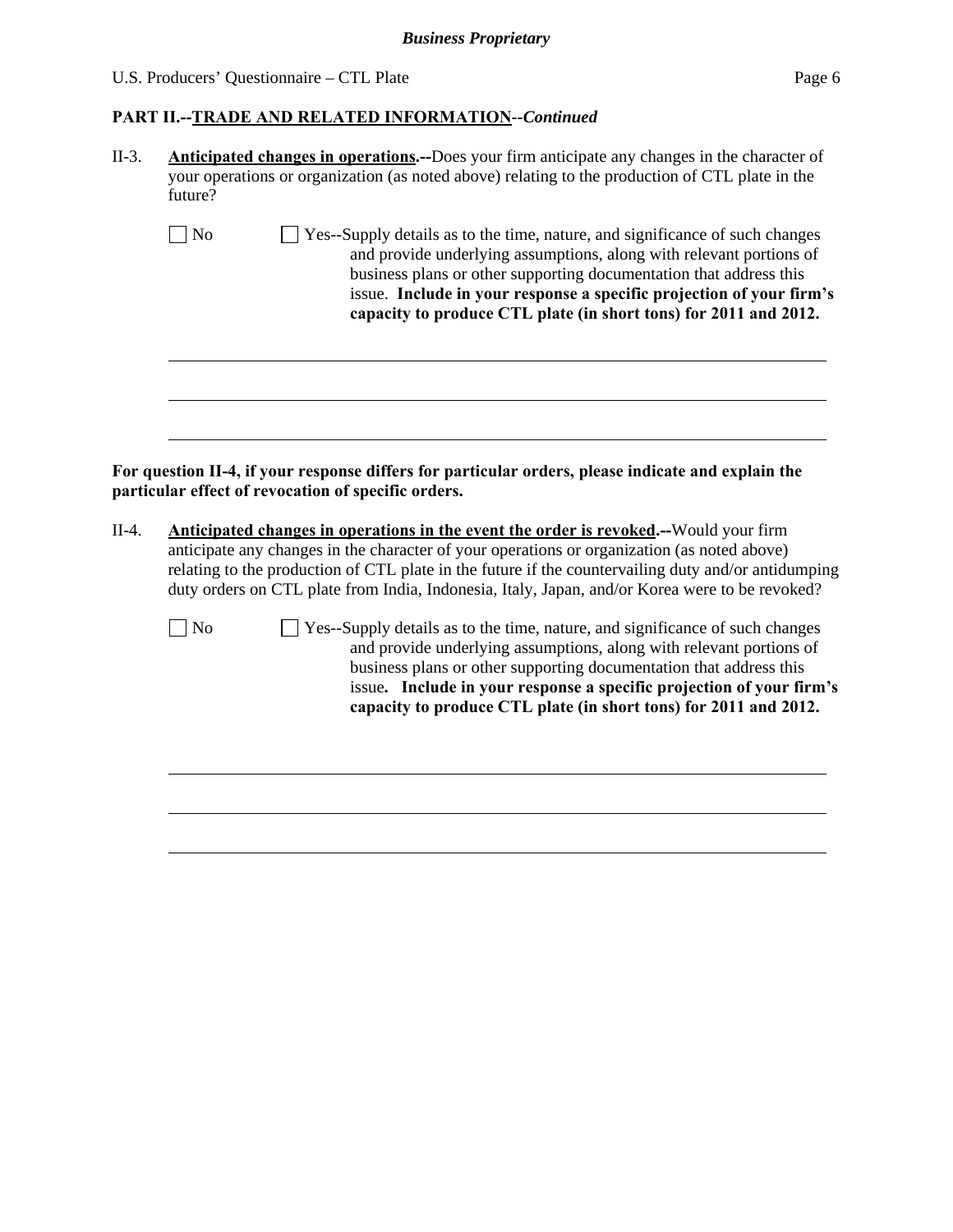#### **PART II.--TRADE AND RELATED INFORMATION***--Continued*

II-5. **Same equipment, machinery, and workers.--**Has your firm since 2005 produced, or does your firm anticipate producing in the future, other products on the same equipment and machinery used in the production of CTL plate (*see* definition in instruction booklet) and/or using the same production and related workers employed to produce CTL plate?

 No Yes--List the following information and report your firm's combined production capacity and production of these products and CTL plate in the periods indicated**.**

| Product | <b>Period</b> | <b>Basis for allocation of capacity and</b><br>employment data (indicate if different) |
|---------|---------------|----------------------------------------------------------------------------------------|
|         |               |                                                                                        |
|         |               |                                                                                        |
|         |               |                                                                                        |

### 5a. **Plate mill/hot strip mill/combination mill (same equipment, machinery, and workers).**

| (Quantity in short tons)                     |      |      |      |               |      |      |      |              |
|----------------------------------------------|------|------|------|---------------|------|------|------|--------------|
|                                              |      |      |      | Calendar year |      |      |      | January-June |
| <b>Item</b>                                  | 2005 | 2006 | 2007 | 2008          | 2009 | 2010 | 2010 | 2011         |
| <b>Overall production capacity</b>           |      |      |      |               |      |      |      |              |
| <b>Production of:</b><br>CTL plate (subject) |      |      |      |               |      |      |      |              |
| Alloy steel plate                            |      |      |      |               |      |      |      |              |
| Hot-rolled sheet and strip                   |      |      |      |               |      |      |      |              |
| Hot-rolled plate in coils                    |      |      |      |               |      |      |      |              |
| Other                                        |      |      |      |               |      |      |      |              |

#### II-5b. **Processor (same equipment, machinery, and workers).**

| (Quantity in short tons)                           |                               |      |      |      |      |      |      |      |
|----------------------------------------------------|-------------------------------|------|------|------|------|------|------|------|
|                                                    | Calendar year<br>January-June |      |      |      |      |      |      |      |
| <b>Item</b>                                        | 2005                          | 2006 | 2007 | 2008 | 2009 | 2010 | 2010 | 2011 |
| <b>Overall production capacity</b>                 |                               |      |      |      |      |      |      |      |
| <b>Production of:</b><br>CTL plate (cut from coil) |                               |      |      |      |      |      |      |      |
| Sheet and strip (cut from coil)                    |                               |      |      |      |      |      |      |      |
| Other                                              |                               |      |      |      |      |      |      |      |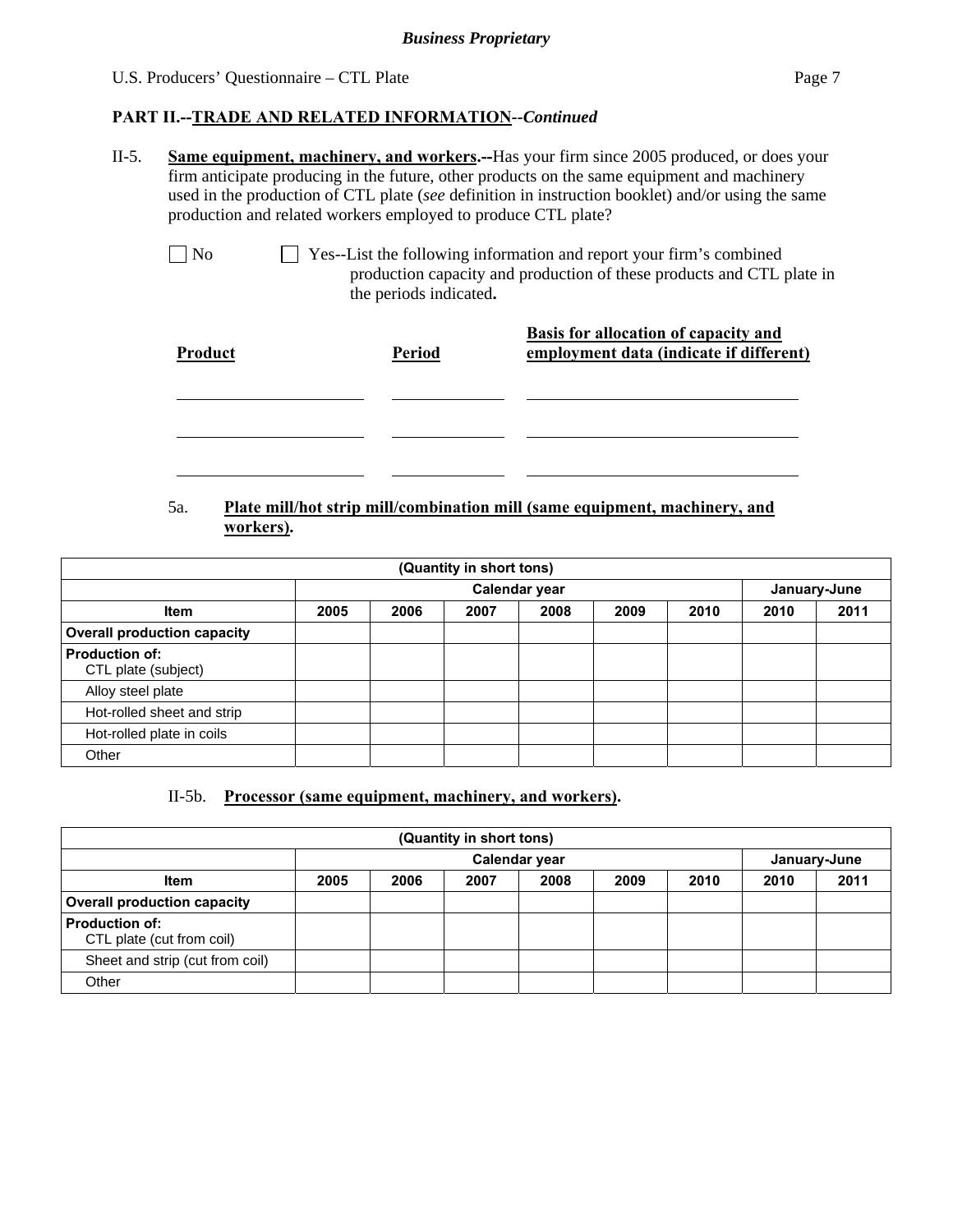## U.S. Producers' Questionnaire – CTL Plate Page 8

## **PART II.--TRADE AND RELATED INFORMATION***--Continued*

## II-5c. **Bar mill (same equipment, machinery, and workers).**

|                       |                                                                                                                                                                                                                                                                                    |      |      | (Quantity in short tons) |                                                                                                                                                                                                             |      |      |      |              |
|-----------------------|------------------------------------------------------------------------------------------------------------------------------------------------------------------------------------------------------------------------------------------------------------------------------------|------|------|--------------------------|-------------------------------------------------------------------------------------------------------------------------------------------------------------------------------------------------------------|------|------|------|--------------|
|                       |                                                                                                                                                                                                                                                                                    |      |      |                          | Calendar year                                                                                                                                                                                               |      |      |      | January-June |
|                       | Item                                                                                                                                                                                                                                                                               | 2005 | 2006 | 2007                     | 2008                                                                                                                                                                                                        | 2009 | 2010 | 2010 | 2011         |
|                       | <b>Overall production capacity</b>                                                                                                                                                                                                                                                 |      |      |                          |                                                                                                                                                                                                             |      |      |      |              |
| <b>Production of:</b> | CTL plate/wide flat bar (subject)                                                                                                                                                                                                                                                  |      |      |                          |                                                                                                                                                                                                             |      |      |      |              |
|                       | Other bar (nonsubject)                                                                                                                                                                                                                                                             |      |      |                          |                                                                                                                                                                                                             |      |      |      |              |
| Other                 |                                                                                                                                                                                                                                                                                    |      |      |                          |                                                                                                                                                                                                             |      |      |      |              |
| II-6.                 | <b>Constraints on production.</b> --Please describe the constraint(s) that set the limit(s) on your<br>production capacity.                                                                                                                                                        |      |      |                          |                                                                                                                                                                                                             |      |      |      |              |
| $II-7.$               | <b>Production shifting.</b> —Is your firm able to switch production between CTL plate and other<br>products in response to a relative change in the price of CTL plate vis-a-vis the price of other<br>products, using the same equipment and/or labor?<br>$\blacksquare$ No       |      |      |                          | Yes--Please identify the other products, the approximate time and cost<br>involved in switching, and the minimum relative price change required<br>for your firm to switch production to or from CTL plate. |      |      |      |              |
| $II-8.$               | <b>Firm description.</b> —Please indicate which of the following best describes your firm<br>Mill that produces CTL plate (other than wide flat bar)<br>Mill that produces wide flat bar<br>Processor that converts coiled plate owned by another firm into CTL plate under a toll |      |      |                          |                                                                                                                                                                                                             |      |      |      |              |
|                       | agreement but does not otherwise produce or process plate<br>Processor that converts coiled plate purchased from another firm into CTL plate                                                                                                                                       |      |      |                          |                                                                                                                                                                                                             |      |      |      |              |
|                       | Processor engaged in both toll and non-toll conversion of coiled plate into CTL plate                                                                                                                                                                                              |      |      |                          |                                                                                                                                                                                                             |      |      |      |              |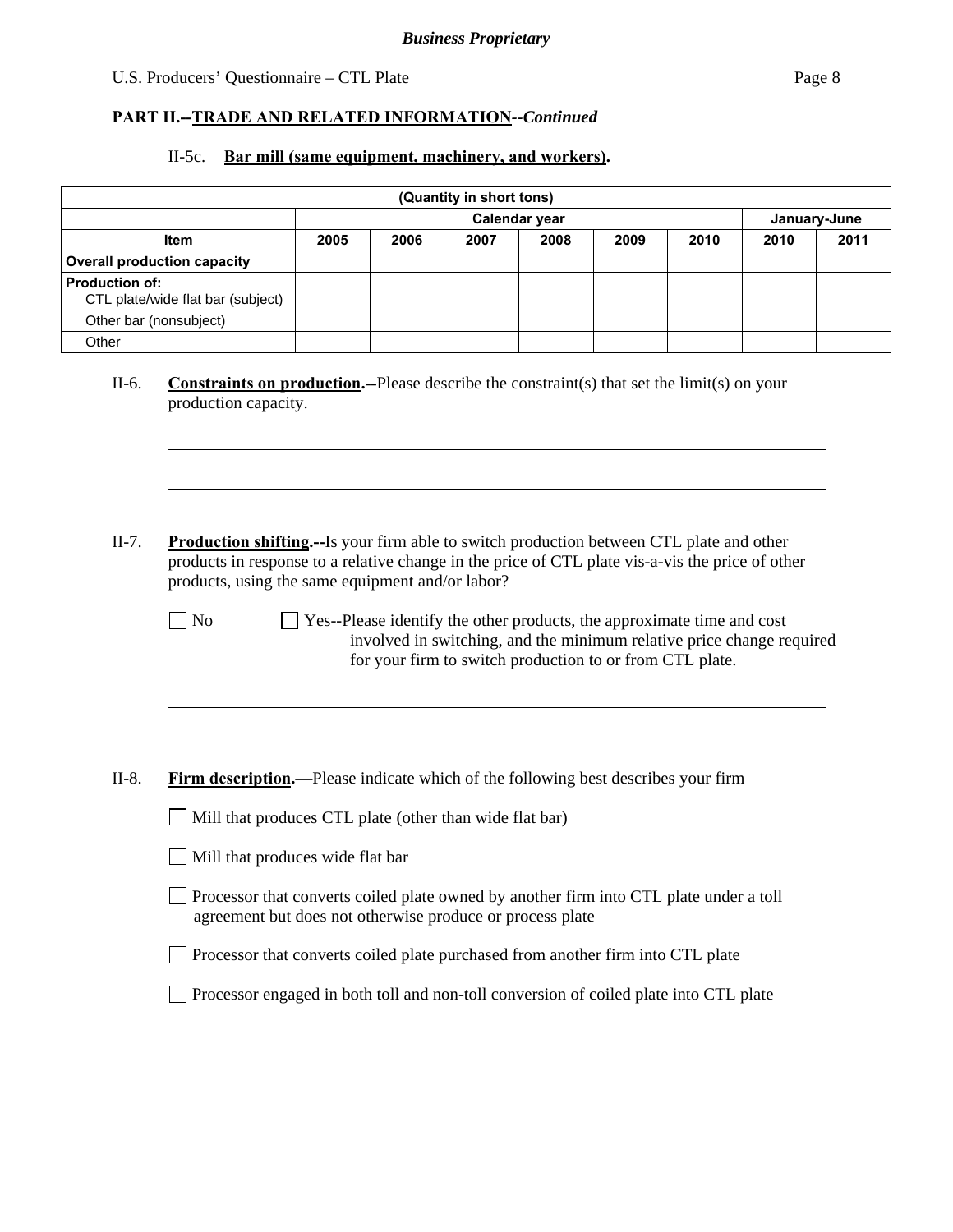## **PART II.--TRADE AND RELATED INFORMATION***--Continued*

#### **Please complete the sections that correspond to how your firm is described in question II-8 above.**

If your firm is a **U.S. mill** that produces cut-to-length carbon-quality steel plate, please complete pages 10 to 35.

If your firm is a **U.S. processor** that converts coiled plate from another firm into cut-to-length carbonquality steel plate **under a toll agreement** but does not otherwise produce or process plate, please proceed directly to part V (pages 36 to 37) of this questionnaire.

If your firm is a **U.S. processor** that converts coiled plate purchased from another firm into cut-to-length carbon-quality steel plate, please complete pages 10 to 35; if your firm also converts coiled plate from another firm into cut-to-length carbon-quality steel plate under a toll agreement, please complete part V of this questionnaire (pages 36 to 37) of this questionnaire.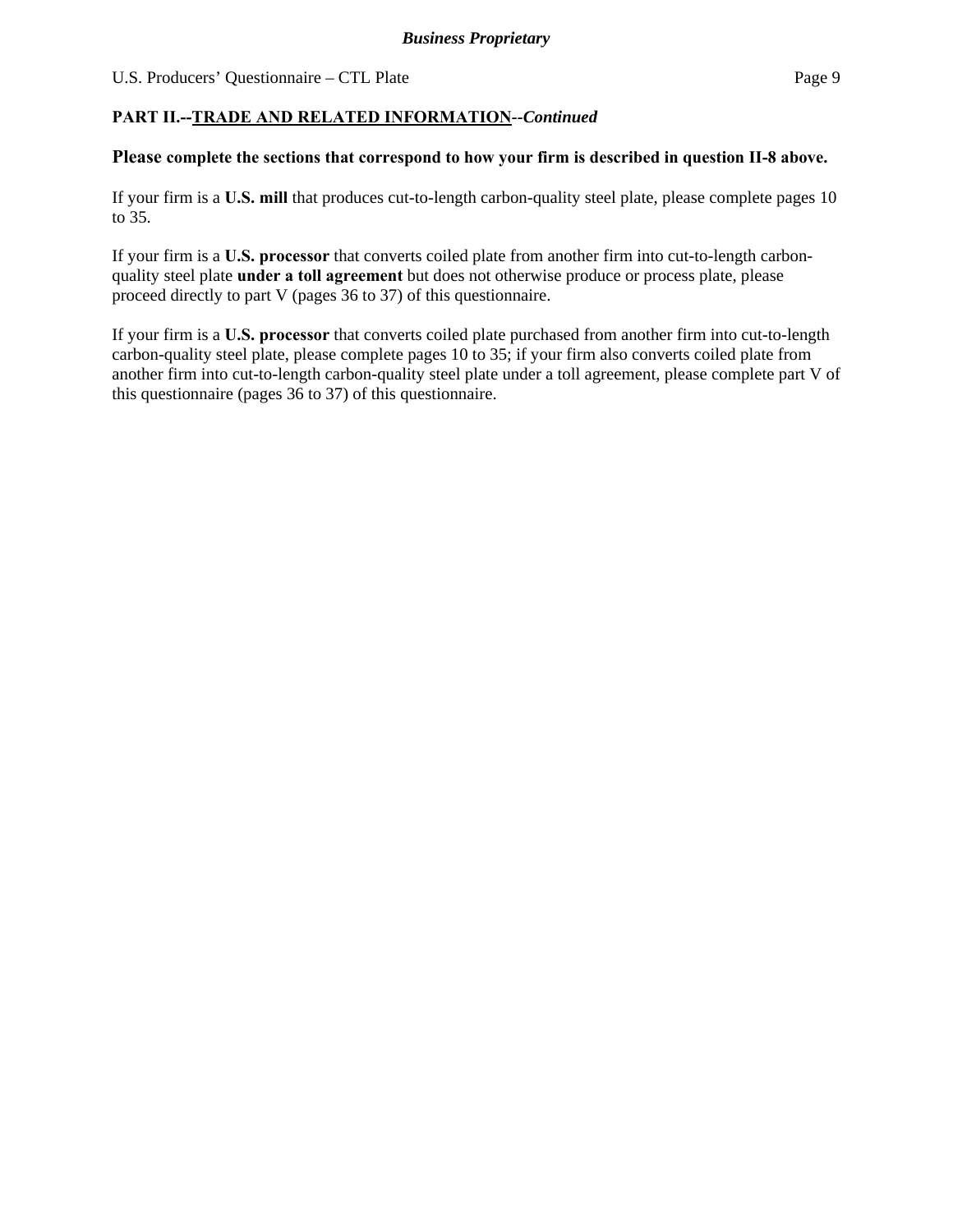### **PART II.--TRADE AND RELATED INFORMATION***--Continued*

II-10. **Trade data.--**Report your firm's production capacity, production, shipments, inventories, and employment related to the production of CTL plate in your U.S. establishment(s) during the specified periods. (See definitions in the instruction booklet.)

| Quantity (in short tons) and value (in \$1,000)                                                                                                                                                                                                                                                            |                               |      |      |      |      |      |                 |      |
|------------------------------------------------------------------------------------------------------------------------------------------------------------------------------------------------------------------------------------------------------------------------------------------------------------|-------------------------------|------|------|------|------|------|-----------------|------|
|                                                                                                                                                                                                                                                                                                            | Calendar year<br>January-June |      |      |      |      |      |                 |      |
| <b>Item</b>                                                                                                                                                                                                                                                                                                | 2005                          | 2006 | 2007 | 2008 | 2009 | 2010 | 2010            | 2011 |
| Average production capacity <sup>1</sup><br>(quantity) (A)                                                                                                                                                                                                                                                 |                               |      |      |      |      |      |                 |      |
| <b>Beginning-of-period inventories</b><br>(quantity) (B)                                                                                                                                                                                                                                                   |                               |      |      |      |      |      |                 |      |
| <b>Production</b> (quantity) (C)                                                                                                                                                                                                                                                                           |                               |      |      |      |      |      |                 |      |
| U.S. shipments:<br><b>Commercial shipments:</b><br>quantity (D)                                                                                                                                                                                                                                            |                               |      |      |      |      |      |                 |      |
| value (E)                                                                                                                                                                                                                                                                                                  |                               |      |      |      |      |      |                 |      |
| Internal consumption: <sup>2</sup><br>quantity (F)                                                                                                                                                                                                                                                         |                               |      |      |      |      |      |                 |      |
| value (G)                                                                                                                                                                                                                                                                                                  |                               |      |      |      |      |      |                 |      |
| Transfers to related firms: <sup>2</sup><br>quantity (H)                                                                                                                                                                                                                                                   |                               |      |      |      |      |      |                 |      |
| value (I)                                                                                                                                                                                                                                                                                                  |                               |      |      |      |      |      |                 |      |
| Export shipments: <sup>3</sup><br>quantity (J)                                                                                                                                                                                                                                                             |                               |      |      |      |      |      |                 |      |
| value (K)                                                                                                                                                                                                                                                                                                  |                               |      |      |      |      |      |                 |      |
| <b>End-of-period inventories</b><br>(quantity) (L)                                                                                                                                                                                                                                                         |                               |      |      |      |      |      |                 |      |
| <b>Channels of distribution:</b><br>U.S. commercial shipments to<br>distributors (quantity) (M)                                                                                                                                                                                                            |                               |      |      |      |      |      |                 |      |
| U.S. commercial shipments to<br>end users (quantity) (N)                                                                                                                                                                                                                                                   |                               |      |      |      |      |      |                 |      |
| <b>Employment data:</b><br>Average number of PRWs<br>$(number)$ (O)                                                                                                                                                                                                                                        |                               |      |      |      |      |      |                 |      |
| Hours worked by PRWs<br>$(1,000$ hours) $(P)$                                                                                                                                                                                                                                                              |                               |      |      |      |      |      |                 |      |
| Wages paid to PRWs (value)<br>(Q)                                                                                                                                                                                                                                                                          |                               |      |      |      |      |      |                 |      |
| $\frac{1}{1}$ The production capacity (see definitions in instruction booklet) reported is based on operating $\frac{1}{1}$<br>weeks per year. Please describe the methodology used to calculate production capacity, and explain any changes in<br>reported capacity (use additional pages as necessary). |                               |      |      |      |      |      | hours per week, |      |

 $^2$  Internal consumption and transfers to related firms should be valued at fair market value. In the event that you use a different basis for valuing these transactions, please specify that basis (*e.g.*, cost, cost plus, *etc.*) and provide value data using that basis for each of the periods noted above:  $\overline{a}$ 

 $3$  Identify your principal export markets:  $\Box$ 

 $\overline{a}$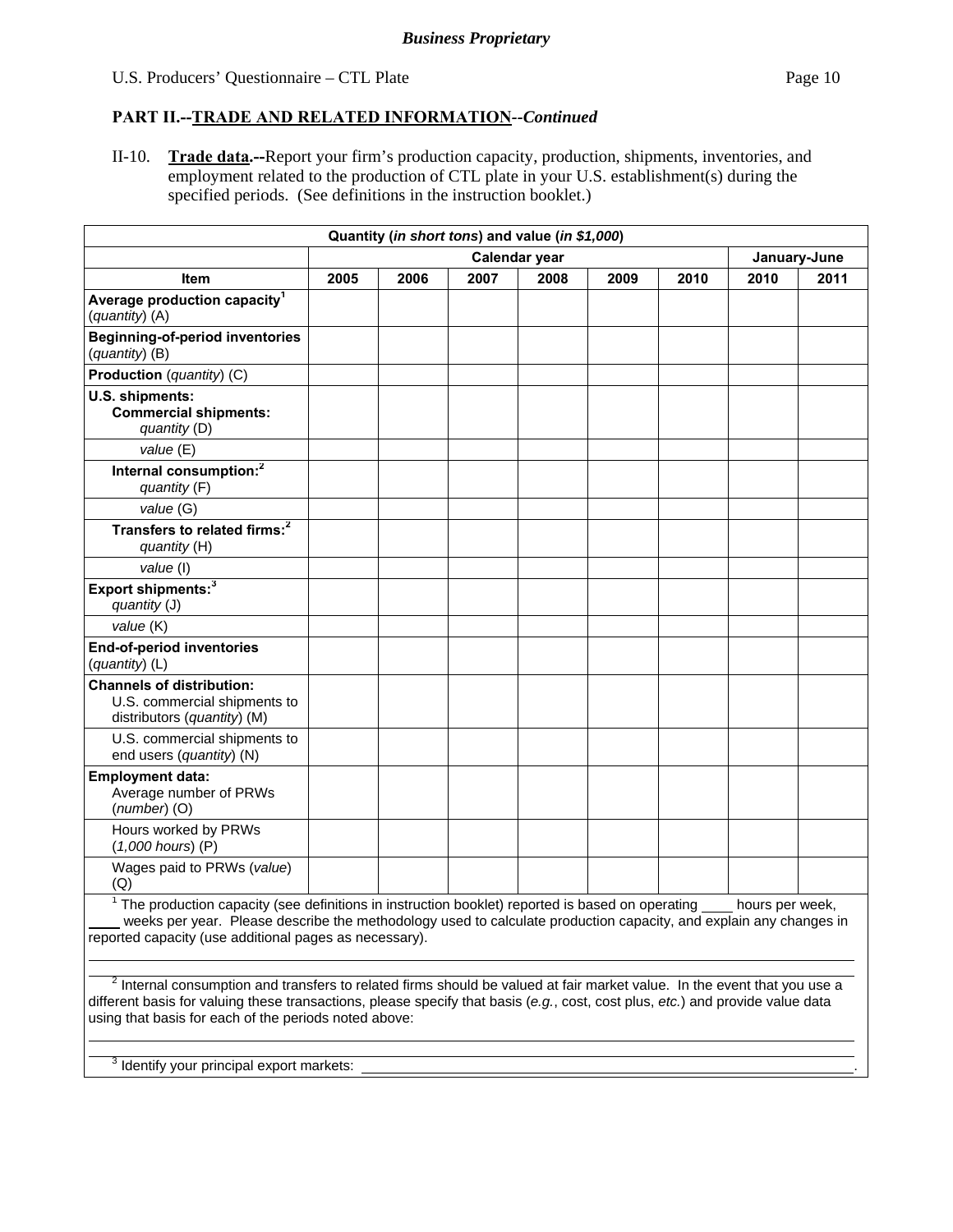$\overline{\phantom{a}}$ 

#### **PART II.--TRADE AND RELATED INFORMATION***--Continued*

#### II-11. **Reconciliation of trade data.--**

l

l

(a) Please note that the quantities reported in question II-10 should reconcile as follows in each period (*i.e.*, in each column):

| Reconciliation  |                                                                  |  |
|-----------------|------------------------------------------------------------------|--|
| $B+C-D-F-H-J=L$ | Do these data reconcile? $\Box$ Yes $\Box$ No--Please<br>explain |  |
| $D = M + N$     | Do these data reconcile? $\Box$ Yes $\Box$ No--Please<br>explain |  |

(b) Please note that the quantities reported for end-of-period inventories should equal the beginning-of-period inventories reported in the subsequent calendar year (*i.e.*, line L of year 2005 should equal line B of year 2006). Do these data reconcile for each adjacent calendar year?

| TYes. | $\Box$ No--Please explain. |
|-------|----------------------------|
|-------|----------------------------|

II-12. **Transfers to related firms.--**If you reported transfers to related firms in question II-10, please indicate the nature of the relationship between your firm and the related firms (*e.g.*, joint venture, wholly owned subsidiary), whether the transfers were priced at market value or by a non-market formula, whether your firm retained marketing rights to all transfers, and whether the related firms also processed inputs from sources other than your firm.

II-13. **Shipments by thickness.--**Report your firm's 2010 U.S. commercial shipments for CTL plate in the thicknesses below. (See definitions in the instruction booklet.). **Note that the quantity and value data reported below for the three thickness categories should sum to your firm's 2010 U.S. commercial shipments (quantity and value) reported in question II-10.** 

| <b>Quantity (short tons)</b> |                                                    |                          |              |  |  |  |  |
|------------------------------|----------------------------------------------------|--------------------------|--------------|--|--|--|--|
|                              | <b>Thickness</b>                                   |                          |              |  |  |  |  |
| <b>Item</b>                  | $\geq$ 1.00" but < 4.00"<br>~1.00"<br>$\geq 4.00"$ |                          |              |  |  |  |  |
| CTL plate                    |                                                    |                          |              |  |  |  |  |
| Value (\$1,000)              |                                                    |                          |              |  |  |  |  |
|                              | <b>Thickness</b>                                   |                          |              |  |  |  |  |
| <b>Item</b>                  | ~1.00"                                             | $\geq$ 1.00" but < 4.00" | $\geq 4.00"$ |  |  |  |  |
| CTL plate                    |                                                    |                          |              |  |  |  |  |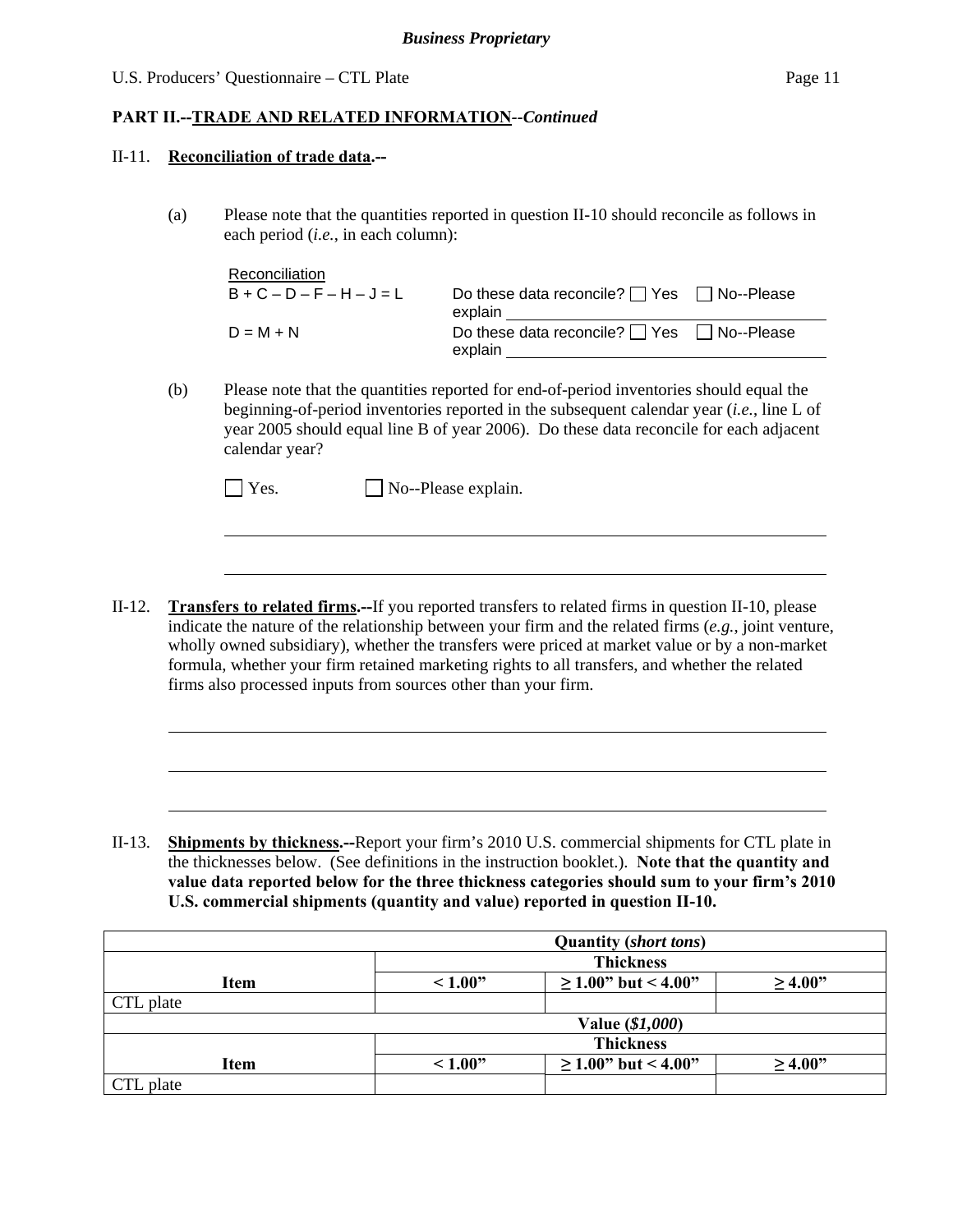#### U.S. Producers' Questionnaire – CTL Plate Page 12

#### **PART II.--TRADE AND RELATED INFORMATION***--Continued*

II-14. **Purchases.--**Other than direct imports, has your firm otherwise purchased CTL plate since January 1, 2005? (See definitions in the instruction booklet.)

 $\Box$  No  $\Box$  Yes-- Please indicate the reasons for your purchases (if your reasons differ by source, please elaborate) and report the quantity and value of such purchases below for the specified periods

Reasons:

֦

| (Quantity in short tons, value in \$1,000)                                                                                                                                     |                               |      |      |      |      |      |      |      |
|--------------------------------------------------------------------------------------------------------------------------------------------------------------------------------|-------------------------------|------|------|------|------|------|------|------|
|                                                                                                                                                                                | Calendar year<br>January-June |      |      |      |      |      |      |      |
| <b>Item</b>                                                                                                                                                                    | 2005                          | 2006 | 2007 | 2008 | 2009 | 2010 | 2010 | 2011 |
| PURCHASES FROM U.S.<br>IMPORTERS <sup>1</sup> OF CTL PLATE FROM.-<br>India:<br>quantity                                                                                        |                               |      |      |      |      |      |      |      |
| value                                                                                                                                                                          |                               |      |      |      |      |      |      |      |
| Indonesia:<br>quantity                                                                                                                                                         |                               |      |      |      |      |      |      |      |
| value                                                                                                                                                                          |                               |      |      |      |      |      |      |      |
| Italy:<br>quantity                                                                                                                                                             |                               |      |      |      |      |      |      |      |
| value                                                                                                                                                                          |                               |      |      |      |      |      |      |      |
| Japan:<br>quantity                                                                                                                                                             |                               |      |      |      |      |      |      |      |
| value                                                                                                                                                                          |                               |      |      |      |      |      |      |      |
| Korea (except POSCO):<br>quantity                                                                                                                                              |                               |      |      |      |      |      |      |      |
| value                                                                                                                                                                          |                               |      |      |      |      |      |      |      |
| All other countries (and POSCO):<br>quantity                                                                                                                                   |                               |      |      |      |      |      |      |      |
| value                                                                                                                                                                          |                               |      |      |      |      |      |      |      |
| PURCHASES FROM U.S. mills: <sup>2</sup><br>quantity                                                                                                                            |                               |      |      |      |      |      |      |      |
| value                                                                                                                                                                          |                               |      |      |      |      |      |      |      |
| PURCHASES FROM OTHER<br>SOURCES:<br>quantity                                                                                                                                   |                               |      |      |      |      |      |      |      |
| Value                                                                                                                                                                          |                               |      |      |      |      |      |      |      |
| $1$ Please list the name of the importer(s) from which you purchased this product. If your suppliers differ by source,<br>please identify the source for each listed supplier. |                               |      |      |      |      |      |      |      |

<sup>2</sup> Please list the name of the U.S. mill(s) from which you purchased this product.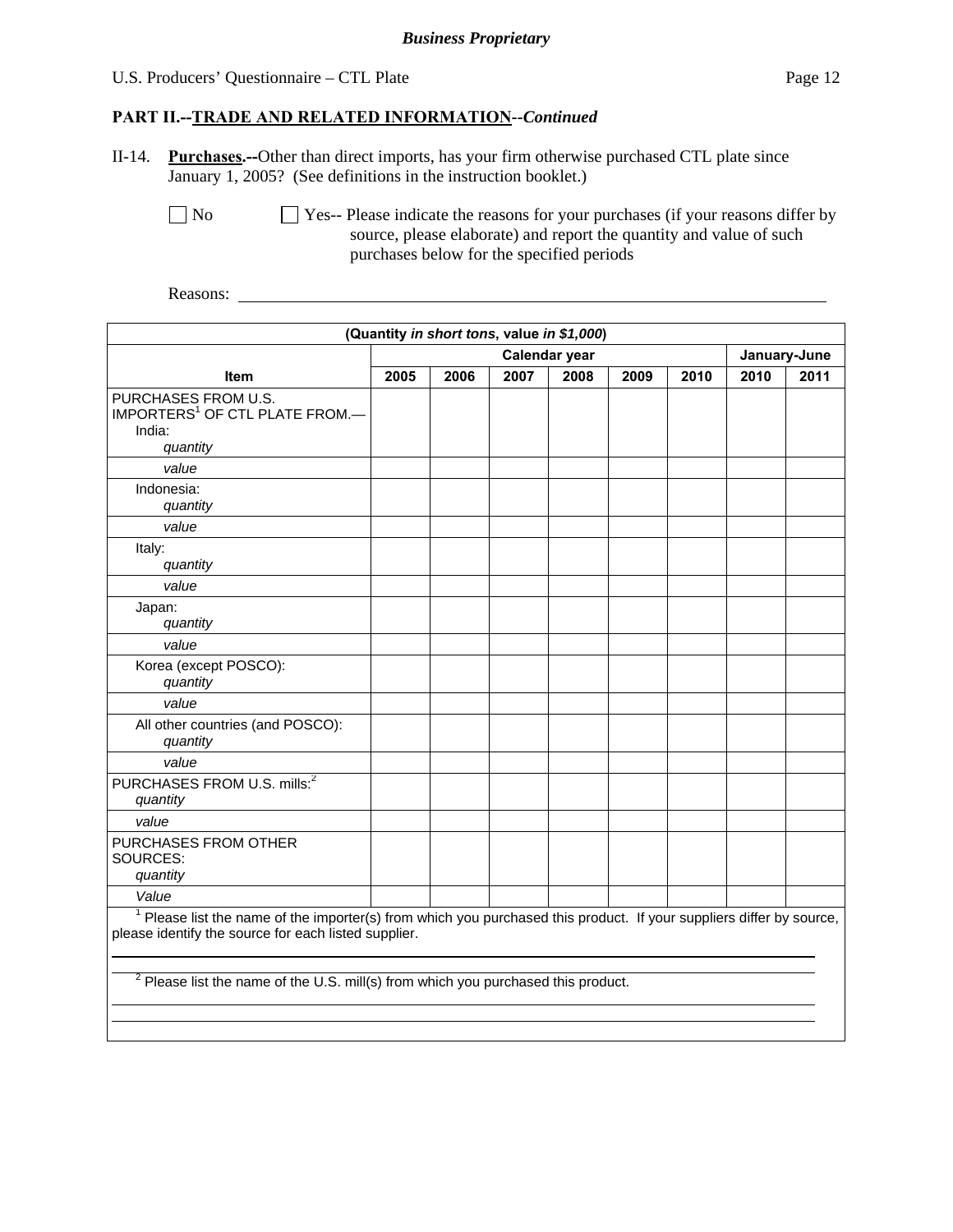#### U.S. Producers' Questionnaire – CTL Plate Page 13

l

l

## **PART II.--TRADE AND RELATED INFORMATION***--Continued*

II-15. **Toll production.--**Since January 1, 2005, has your firm been involved in a toll agreement (see definition in the instruction booklet) regarding the production of CTL plate?

| $\Box$ No      | $\Box$ Yes--Name firm(s):                                                        |
|----------------|----------------------------------------------------------------------------------|
|                | II-16. FTZ.—Does your firm produce CTL plate in a foreign trade zone $(FTZ)$ ?   |
| $\Box$ No      | $\Box$ Yes--Identify FTZ(s): $\Box$                                              |
|                | II-17. Direct imports.--Since January 1, 2005, has your firm imported CTL plate? |
| N <sub>0</sub> | $\Box$ Yes--COMPLETE AND RETURN A U.S. IMPORTERS'<br><b>QUESTIONNAIRE</b>        |

#### **For questions II-18 and II-19, if your response differs for particular orders, please indicate and explain the particular effect of imposition and/or revocation of specific orders.**

II-18. **Effect of order.--**Describe the significance of the existing countervailing duty and/or antidumping duty orders covering imports of CTL plate from India, Indonesia, Italy, Japan, and/or Korea in terms of its effect on your firm's production capacity, production, U.S. shipments, inventories, purchases, employment, revenues, costs, profits, cash flow, capital expenditures, research and development expenditures, and asset values. You may wish to compare your firm's operations before and after the imposition of the orders.

- II-19. **Likely effect of revocation of order.--**Would your firm anticipate any changes in its production capacity, production, U.S. shipments, inventories, purchases, employment, revenues, costs, profits, cash flow, capital expenditures, research and development expenditures, or asset values relating to the production of CTL plate in the future if the countervailing duty and/ or antidumping duty orders on CTL plate from India, Indonesia, Italy, Japan, and/or Korea were to be revoked?
	- $\Box$  No  $\Box$  Yes--Supply details as to the time, nature, and significance of such changes and provide underlying assumptions, along with relevant portions of business plans or other supporting documentation for any trends or projections you may provide**.**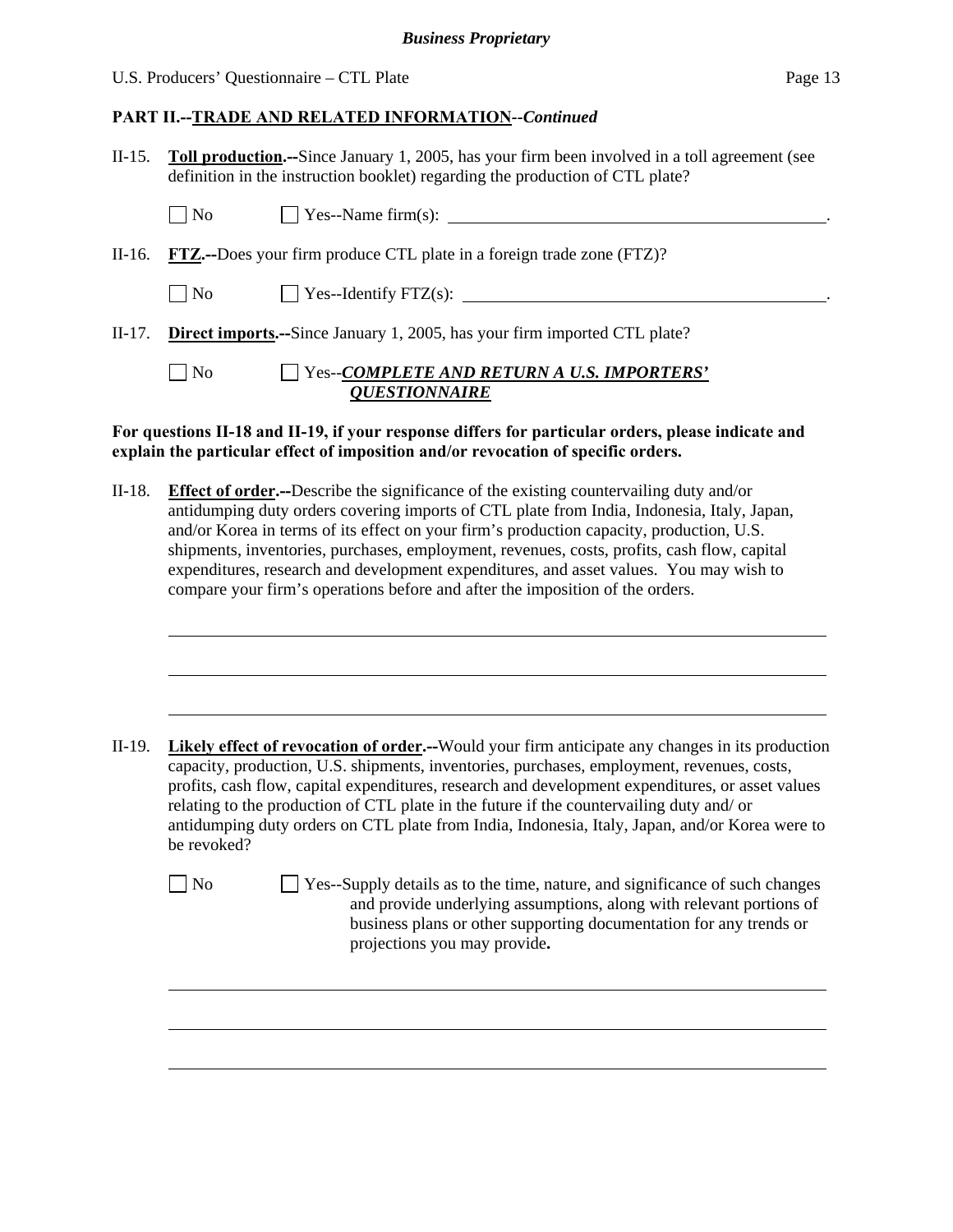#### U.S. Producers' Questionnaire – CTL Plate Page 14

l

 $\overline{a}$ 

l

#### **PART III.--FINANCIAL INFORMATION**

Address questions on this part of the questionnaire to Mary Klir (202-205-3247, mary.klir@usitc.gov).

III-1. Please identify the individual to be contacted and indicate the methods to be used for questions regarding the confidential information in part III.

Name and title:

| elephone:<br>$\sim$ 0.10.<br>---- |
|-----------------------------------|
|                                   |

III-2. **Accounting system.--**Briefly describe your financial accounting system.

- A. When does your fiscal year end (month and day)? If your fiscal year changed during the period examined, explain below:
- B.1. Describe the lowest level of operations (e.g., plant, division, company-wide) for which financial statements are prepared that include subject merchandise:
	- l 2. Does your firm prepare profit/loss statements for the subject merchandise:  $\vert$  Yes  $\vert$  No
	- 3. How often did your firm (or parent company) prepare financial statements (including annual reports, 10Ks)? Please check relevant items below.
		- $\Box$  Audited,  $\Box$  annual reports,  $\Box$  10Ks,  $\Box$  10Qs,  $\Box$  Monthly,  $\Box$  quarterly,  $\Box$  semi-annually,  $\Box$  annually
	- 4. Accounting basis:  $\Box$  GAAP,  $\Box$  cash,  $\Box$  tax, or  $\Box$  other comprehensive (specify)

*Note: The Commission may request that your company submit copies of its financial statements, including internal profit-and-loss statements for the division or product group that includes CTL plate, as well as those statements and worksheets used to compile data for your firm's questionnaire response.* 

III-3. **Cost accounting system.--**Briefly describe your cost accounting system (*e.g.*, standard cost, job order cost, *etc.*).

III-4. **Allocation basis.-**Briefly describe your allocation basis, if any, for COGS, SG&A, and interest expense and other income and expenses.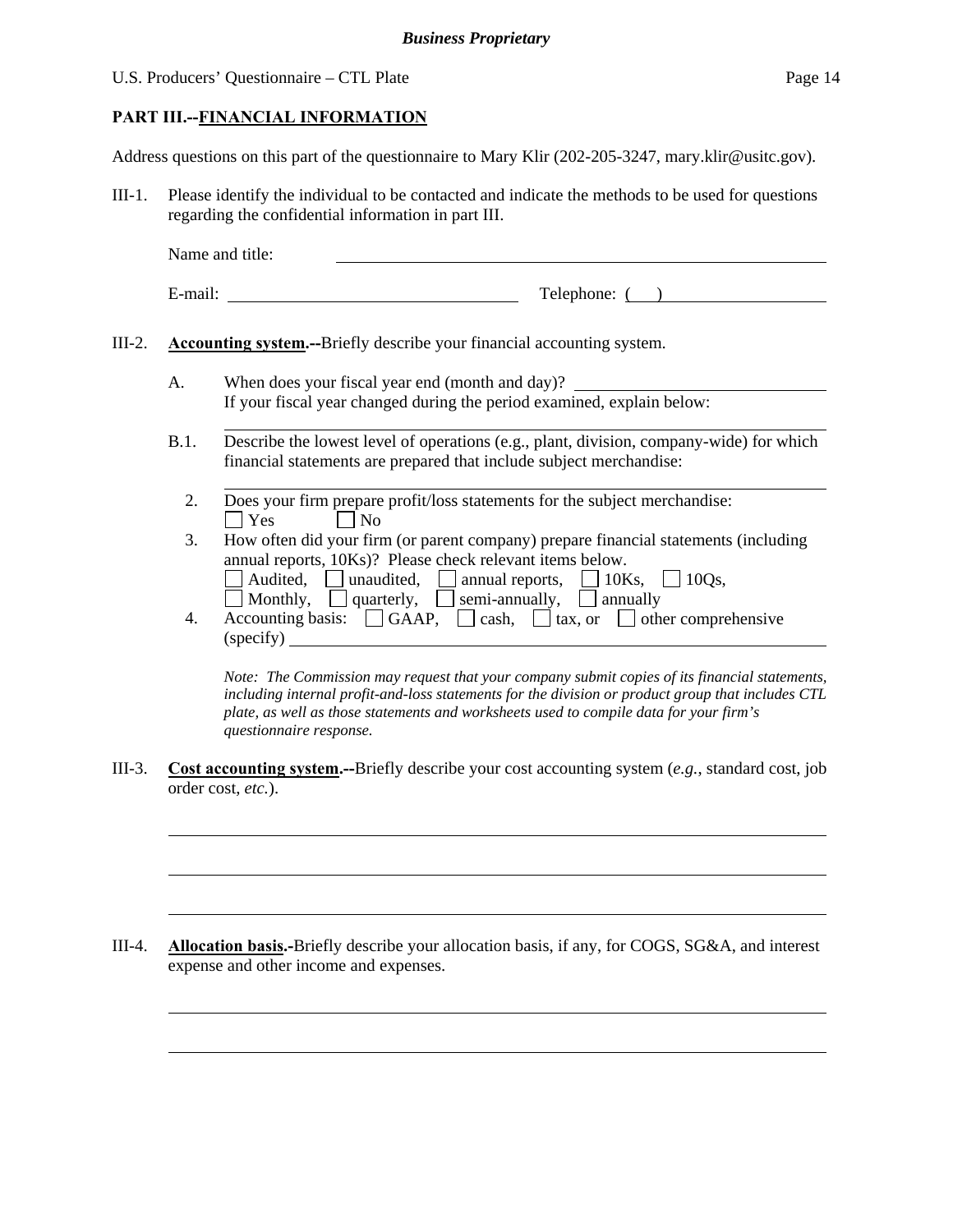#### **PART III.--FINANCIAL INFORMATION***--Continued*

III-5. **Other products.--**Please list any other products you produced in the facilities in which you produced CTL plate, and provide the share of net sales accounted for by these other products in your most recent fiscal year:

| Products                                                                                         | Share of sales                                                                                       |
|--------------------------------------------------------------------------------------------------|------------------------------------------------------------------------------------------------------|
| CTL plate                                                                                        | percent                                                                                              |
|                                                                                                  | percent                                                                                              |
|                                                                                                  | percent                                                                                              |
|                                                                                                  | percent                                                                                              |
|                                                                                                  | percent                                                                                              |
| Total                                                                                            | $100$ percent                                                                                        |
| production of CTL plate that your firm receives from related parties.                            | <b>Inputs from related firms.</b> --In the space provided below, identify the inputs used in the     |
| Input                                                                                            | Related party                                                                                        |
|                                                                                                  |                                                                                                      |
|                                                                                                  |                                                                                                      |
|                                                                                                  |                                                                                                      |
|                                                                                                  |                                                                                                      |
| parties should be eliminated from the costs reported to the Commission in question III-10 (i.e., | <b>Inputs from related firms at cost.</b> --All intercompany profit on inputs purchased from related |
|                                                                                                  | costs reported in question III-10 should only reflect the related party's cost and not include an    |

 Has your firm complied with the Commission's instructions regarding costs associated with inputs purchased from related parties?

associated profit component). Reasonable methods for determining and eliminating the

associated profit on inputs purchased from related parties are acceptable.

| эç<br>. . | Nο |
|-----------|----|
|-----------|----|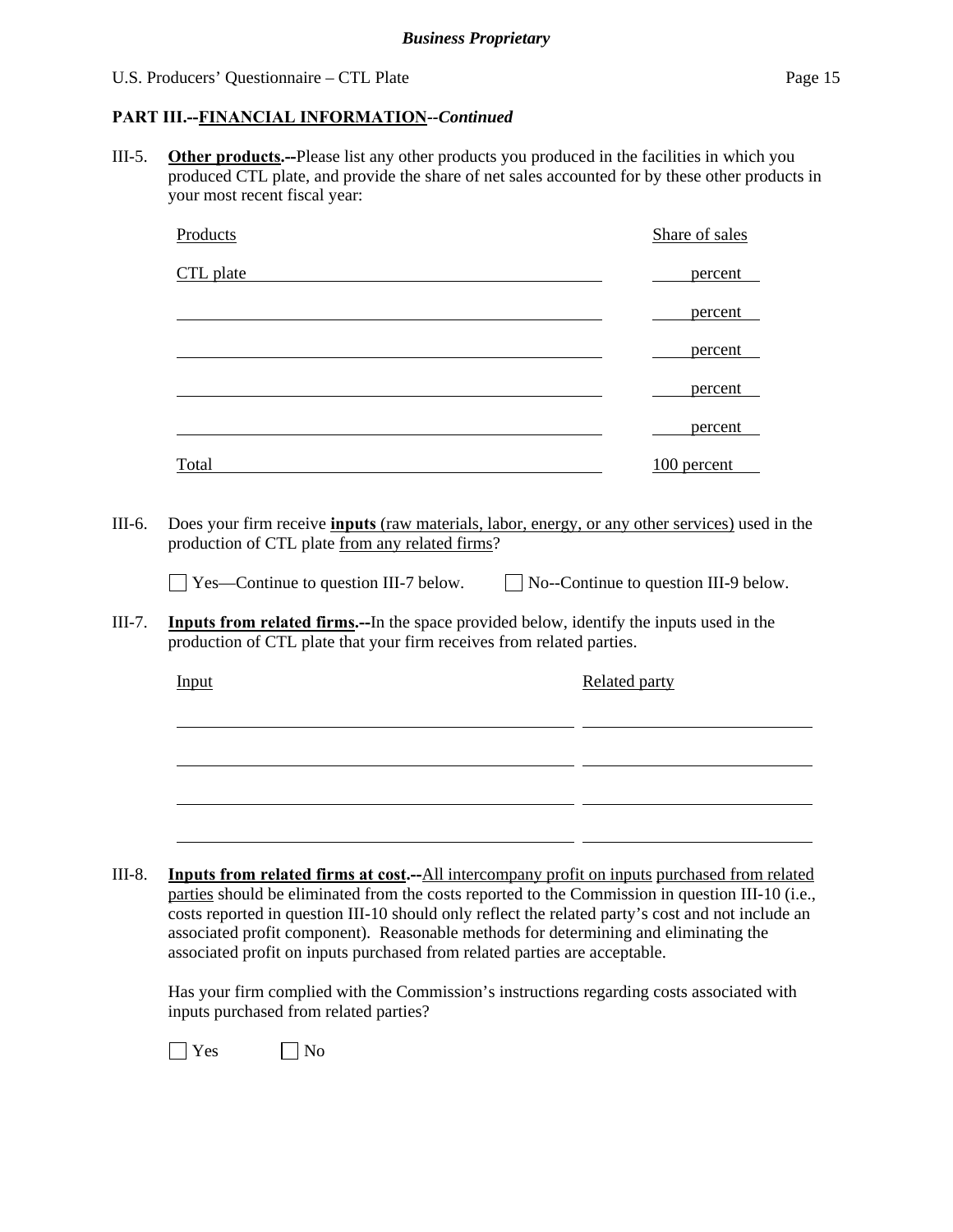## **PART III.--FINANCIAL INFORMATION***--Continued*

III-9. **Nonrecurring charges.--** For each annual and interim period for which financial results are reported in table III-10, please identify all material (significant) non-recurring items (charges and gains) in the schedule below, the specific table III-10 line item where the associated nonrecurring items are included, a brief description of the relevant non-recurring items, and the associated values (*in \$1,000*) as reflected in table III-10; i.e., if an aggregate non-recurring charge has been allocated to table III-10, only the allocated value amount should be reported below. Note: The Commission's objective is to gather information only on material (significant) nonrecurring items which impacted the reported financial results presented in table III-10.

|                                                                                                                                                                                                                                        | Fiscal years ended-- |  |  |  | January-June |  |      |      |
|----------------------------------------------------------------------------------------------------------------------------------------------------------------------------------------------------------------------------------------|----------------------|--|--|--|--------------|--|------|------|
| <b>Item</b>                                                                                                                                                                                                                            |                      |  |  |  |              |  | 2010 | 2011 |
| Non-recurring charges: (In the far left column please provide a brief description of each<br>nonrecurring charge and indicate the particular expense/cost line items where the associated<br>charges are included in question III-10.) |                      |  |  |  |              |  |      |      |
|                                                                                                                                                                                                                                        |                      |  |  |  |              |  |      |      |
| 2.                                                                                                                                                                                                                                     |                      |  |  |  |              |  |      |      |
| 3.                                                                                                                                                                                                                                     |                      |  |  |  |              |  |      |      |
| 4.                                                                                                                                                                                                                                     |                      |  |  |  |              |  |      |      |
| 5.                                                                                                                                                                                                                                     |                      |  |  |  |              |  |      |      |
| 6.                                                                                                                                                                                                                                     |                      |  |  |  |              |  |      |      |
| 7.                                                                                                                                                                                                                                     |                      |  |  |  |              |  |      |      |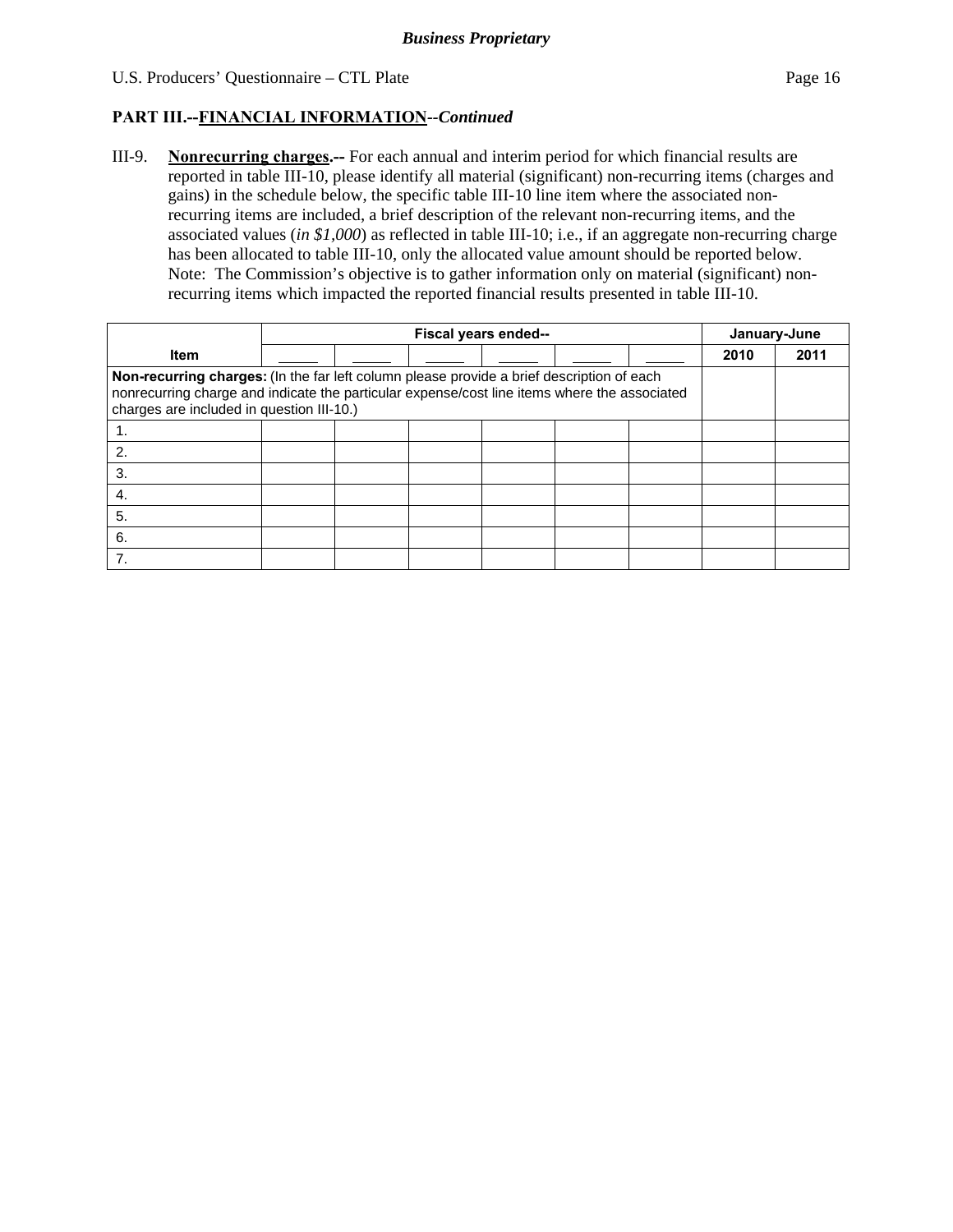#### **PART III.--FINANCIAL INFORMATION***--Continued*

III-10. **Operations on CTL plate**.--Report the revenue and related cost information requested below on the CTL plate operations of your U.S. establishment(s).<sup>1</sup> Do not report resales of products. **Note that internal consumption and transfers to related firms must be valued at fair market value and purchases from related firms must be at cost.<sup>2</sup> Provide data for your six most** recently completed fiscal years in chronological order from left to right, and for the specified interim periods.

| Quantity (in short tons) and value (in \$1,000)                                                          |                      |  |  |  |  |  |
|----------------------------------------------------------------------------------------------------------|----------------------|--|--|--|--|--|
|                                                                                                          | Fiscal years ended-- |  |  |  |  |  |
| <b>Item</b>                                                                                              |                      |  |  |  |  |  |
| Net sales quantities: <sup>3</sup><br>Commercial sales ("CS")                                            |                      |  |  |  |  |  |
| Internal consumption ("IC")                                                                              |                      |  |  |  |  |  |
| Transfers to related firms ("Transfers")                                                                 |                      |  |  |  |  |  |
| Total net sales quantities                                                                               |                      |  |  |  |  |  |
| Net sales values: <sup>3</sup><br>Commercial sales                                                       |                      |  |  |  |  |  |
| Internal consumption                                                                                     |                      |  |  |  |  |  |
| Transfers to related firms                                                                               |                      |  |  |  |  |  |
| Total net sales values                                                                                   |                      |  |  |  |  |  |
| Cost of goods sold (COGS): <sup>4</sup><br>Raw materials                                                 |                      |  |  |  |  |  |
| Direct labor                                                                                             |                      |  |  |  |  |  |
| Other factory costs                                                                                      |                      |  |  |  |  |  |
| <b>Total COGS</b>                                                                                        |                      |  |  |  |  |  |
| <b>Gross profit or (loss)</b>                                                                            |                      |  |  |  |  |  |
| Selling, general, and administrative<br>(SG&A) expenses:<br>Selling expenses                             |                      |  |  |  |  |  |
| General and administrative expenses                                                                      |                      |  |  |  |  |  |
| <b>Total SG&amp;A expenses</b>                                                                           |                      |  |  |  |  |  |
| <b>Operating income (loss)</b>                                                                           |                      |  |  |  |  |  |
| Other income and expenses:<br>Interest expense                                                           |                      |  |  |  |  |  |
| All other expense items                                                                                  |                      |  |  |  |  |  |
| Continued Dumping and Subsidy Offset Act<br>funds received <sup>5</sup>                                  |                      |  |  |  |  |  |
| All other income items                                                                                   |                      |  |  |  |  |  |
| All other income or expenses, net                                                                        |                      |  |  |  |  |  |
| Net income or (loss) before income taxes                                                                 |                      |  |  |  |  |  |
| Depreciation/amortization included above                                                                 |                      |  |  |  |  |  |
| Include only sales (whether domestic or export) and costs related to your U.S. manufacturing operations. |                      |  |  |  |  |  |

<sup>2</sup> Please eliminate any profits or (losses) on inputs from related firms pursuant question III-8.

<sup>3</sup> Less discounts, returns, allowances, and prepaid freight. The quantities and values should approximate the corresponding shipment quantities and values reported in Part II of this questionnaire.

 <sup>4</sup> COGS should include costs associated with CS, IC, and Transfers, as well as export shipments in question II-8.

<sup>5</sup> Please report funds received under this act in the period(s) in which they were received. Do not report these funds as an offset to operating expenses.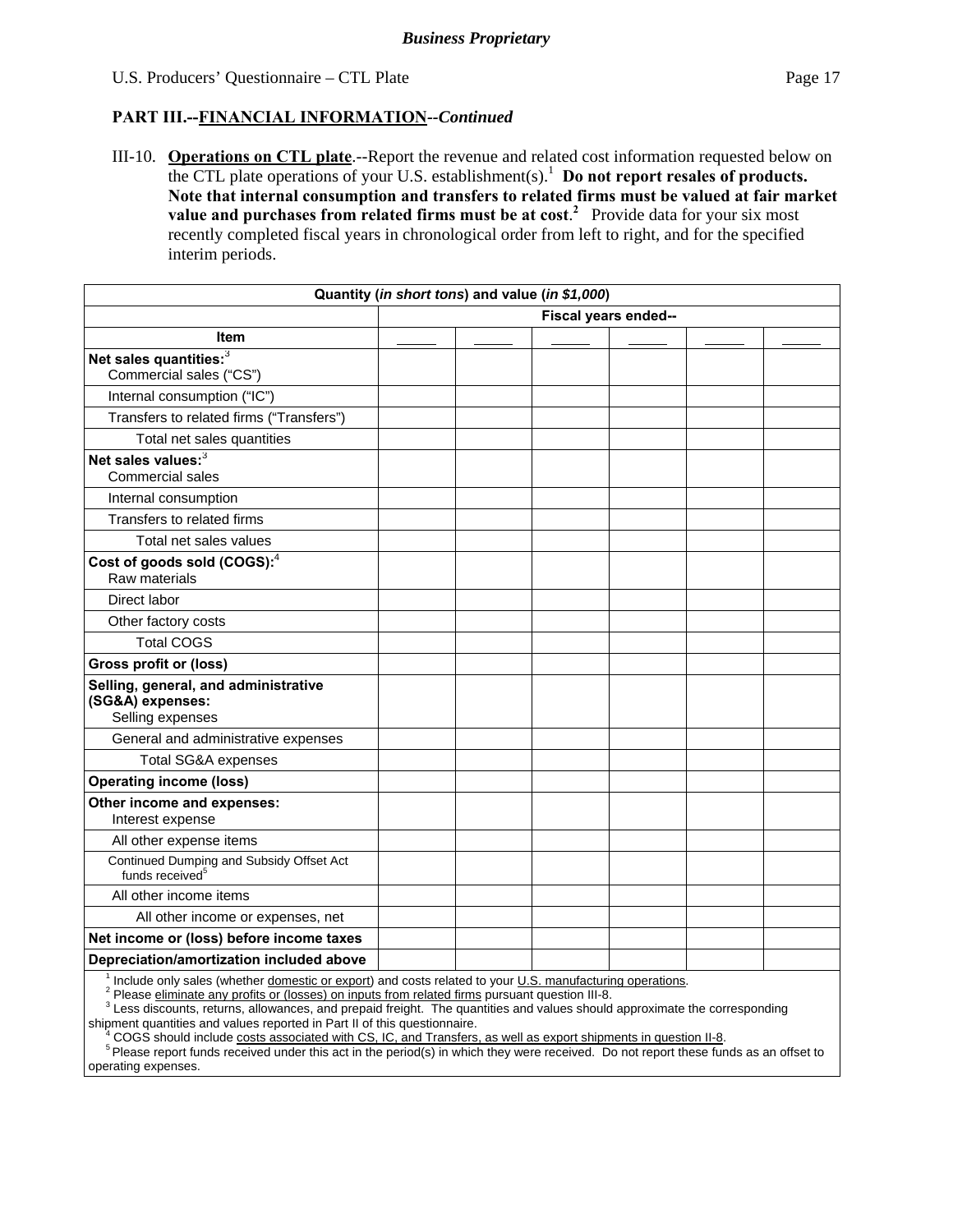#### **PART III.--FINANCIAL INFORMATION***--Continued*

#### III-10. **Operations on CTL plate.--***Continued*

| Quantity (in short tons) and value (in \$1,000)                              |  |  |  |  |  |  |
|------------------------------------------------------------------------------|--|--|--|--|--|--|
| January-June 2010<br>January-June 2011<br>Item                               |  |  |  |  |  |  |
| Net sales quantities: <sup>3</sup>                                           |  |  |  |  |  |  |
| <b>Commercial sales</b>                                                      |  |  |  |  |  |  |
| Internal consumption                                                         |  |  |  |  |  |  |
| Transfers to related firms                                                   |  |  |  |  |  |  |
| Total net sales quantities                                                   |  |  |  |  |  |  |
| Net sales values: <sup>3</sup><br><b>Commercial sales</b>                    |  |  |  |  |  |  |
| Internal consumption                                                         |  |  |  |  |  |  |
| Transfers to related firms                                                   |  |  |  |  |  |  |
| Total net sales values                                                       |  |  |  |  |  |  |
| Cost of goods sold (COGS): <sup>4</sup><br>Raw materials                     |  |  |  |  |  |  |
| Direct labor                                                                 |  |  |  |  |  |  |
| Other factory costs                                                          |  |  |  |  |  |  |
| <b>Total COGS</b>                                                            |  |  |  |  |  |  |
| <b>Gross profit or (loss)</b>                                                |  |  |  |  |  |  |
| Selling, general, and administrative (SG&A)<br>expenses:<br>Selling expenses |  |  |  |  |  |  |
| General and administrative expenses                                          |  |  |  |  |  |  |
| <b>Total SG&amp;A expenses</b>                                               |  |  |  |  |  |  |
| <b>Operating income (loss)</b>                                               |  |  |  |  |  |  |
| Other income and expenses:<br>Interest expense                               |  |  |  |  |  |  |
| All other expense items                                                      |  |  |  |  |  |  |
| Continued Dumping and Subsidy Offset Act funds<br>received <sup>5</sup>      |  |  |  |  |  |  |
| All other income items                                                       |  |  |  |  |  |  |
| All other income or expenses, net                                            |  |  |  |  |  |  |
| Net income or (loss) before income taxes                                     |  |  |  |  |  |  |
| Depreciation/amortization included above                                     |  |  |  |  |  |  |
|                                                                              |  |  |  |  |  |  |

<sup>1</sup> Include only sales (whether *domestic or export*) and costs related to your <u>U.S. manufacturing operations</u>.<br><sup>2</sup> Please eliminate any profits or (losses) on inputs from related firms pursuant question III-8.

<sup>3</sup> Less discounts, returns, allowances, and prepaid freight. The quantities and values should approximate the corresponding

shipment quantities and values reported in Part II of this questionnaire.<br><sup>4</sup> COGS should include <u>costs associated with CS, IC, and Transfers, as well as export shipments in question II-8</u>.

<sup>5</sup> Please report funds received under this act in the period(s) in which they were received. Do not report these funds as an offset to operating expenses.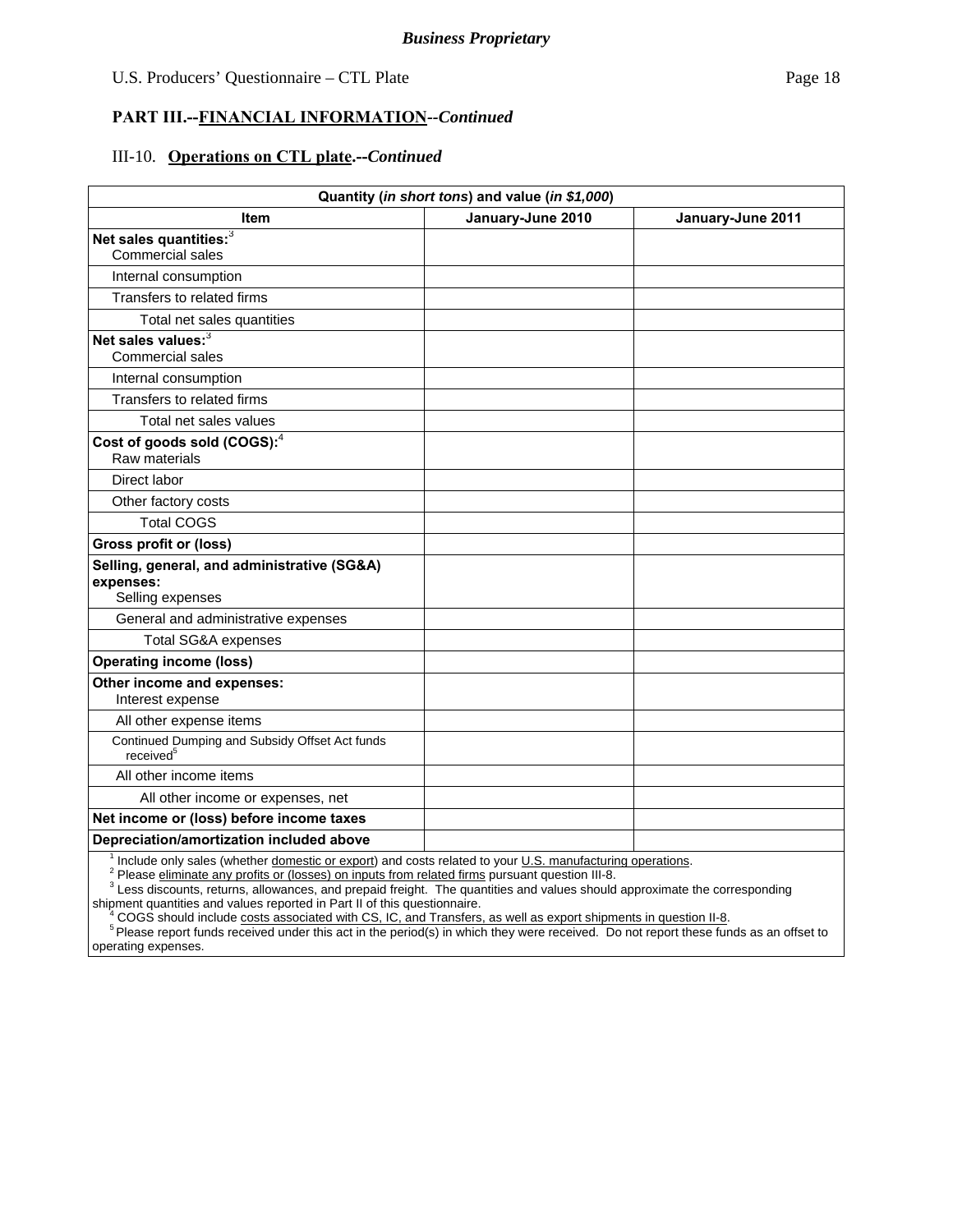l

### **PART III.--FINANCIAL INFORMATION***--Continued*

III-11. **Asset values**.--Report the total assets associated with the production, warehousing, and sale of CTL plate. If your firm does not maintain some or all of the specific asset information necessary to calculate total assets for CTL plate in the normal course of business, please estimate this information based upon some rational method (such as production, sales, or costs) that is consistent with your cost allocations in the previous question. Provide data as of the end of your six most recently completed fiscal years in chronological order from left to right.

**Note:** Total assets should be net assets after any accumulated depreciation and allowances deducted. Total assets should be allocated to the subject products if these assets are also related to other products. Please provide a brief explanation if there are any substantial changes in total asset value during the period; e.g., due to asset write-offs, revaluation, and major purchases.

| Value (in \$1,000)        |                      |  |  |  |  |  |  |  |
|---------------------------|----------------------|--|--|--|--|--|--|--|
|                           | Fiscal years ended-- |  |  |  |  |  |  |  |
| <b>Item</b>               |                      |  |  |  |  |  |  |  |
| <b>Total assets (net)</b> |                      |  |  |  |  |  |  |  |

III-12. **Capital expenditures and research and development expenses.--**Report your firm's capital expenditures and research and development expenses on CTL plate. Provide data for your six most recently completed fiscal years in chronological order from left to right, and for the specified interim periods.

|                                      |                      |  |  |  | Value (in \$1,000) |              |      |      |
|--------------------------------------|----------------------|--|--|--|--------------------|--------------|------|------|
|                                      | Fiscal years ended-- |  |  |  |                    | January-June |      |      |
| <b>Item</b>                          |                      |  |  |  |                    |              | 2010 | 2011 |
| Capital expenditures                 |                      |  |  |  |                    |              |      |      |
| Research and<br>development expenses |                      |  |  |  |                    |              |      |      |

#### III-13. **Data consistency and reconciliation.--**

| Please indicate whether your financial data for questions III-10, 11, and 12 are based |  |          |               |  |
|----------------------------------------------------------------------------------------|--|----------|---------------|--|
| on a calendar year or your fiscal year: Calendar year (                                |  | $\alpha$ | Fiscal vear ( |  |

Please note the quantities and values reported in question III-10 should reconcile with the data reported in question II-10 (including export shipments) as long as they are reported on the same calendar year basis.

Do these data in question III-10 reconcile with data in question II-10?

 $\Box$  Yes  $\Box$  No--Please explain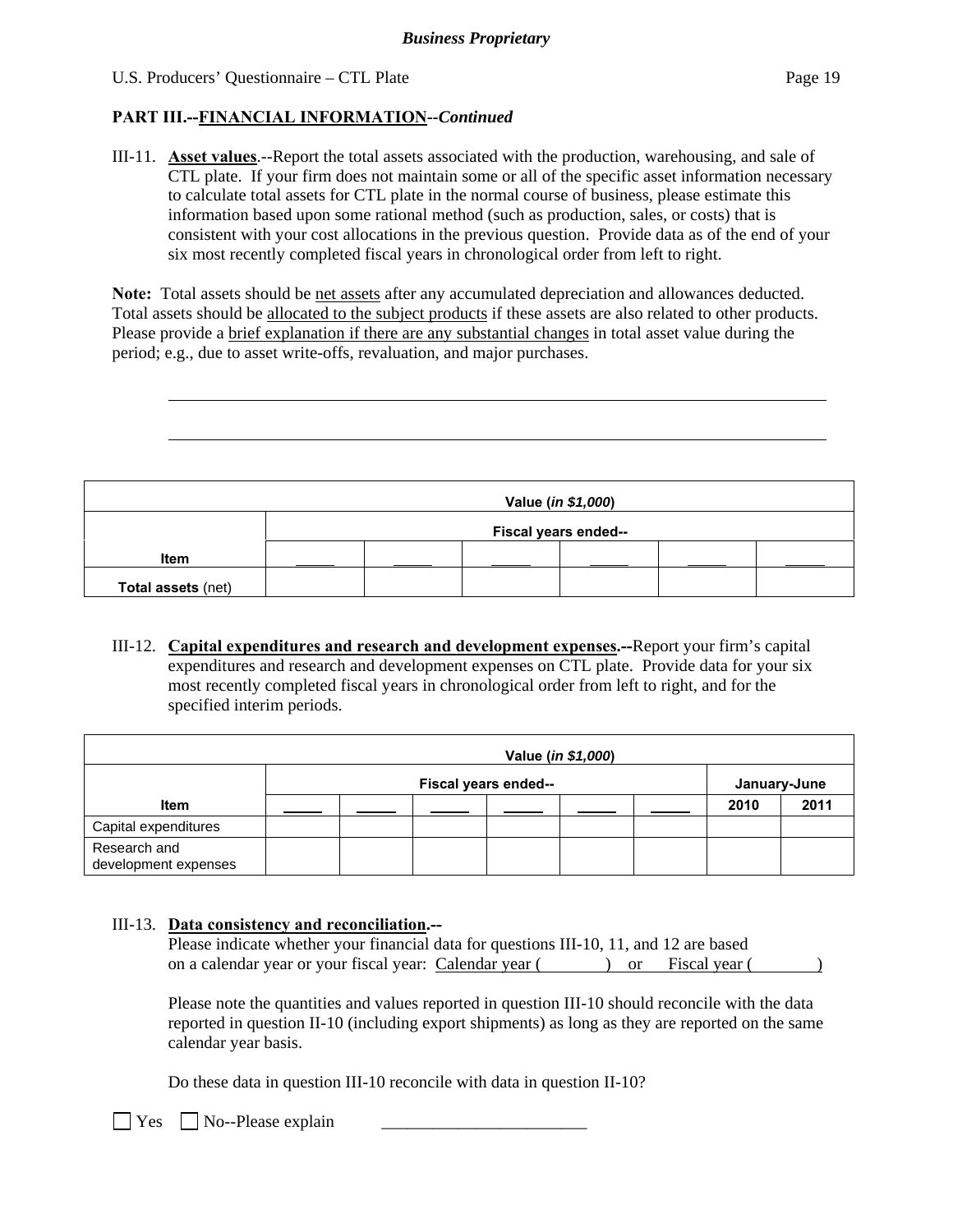## **PART IV.--PRICING AND MARKET FACTORS**

Further information on this part of the questionnaire can be obtained from Aimee Larsen (202-205-3179, aimee.larsen@usitc.gov)

IV-1. Please identify the individual to be contacted and indicate the methods to be used for questions regarding the confidential information in part IV.

| Name and title: |              |
|-----------------|--------------|
|                 |              |
| E-mail:         | Telephone: ( |

### **PRICE DATA**

- IV-2. This question requests quarterly quantity and value data, f.o.b. your U.S. point of shipment, for your commercial shipments to unrelated U.S. customers since 2005 of the following products produced by your firm.
	- *Product 1***.**—Hot-rolled carbon-quality plate, ASTM A-36 or equivalent as rolled, sheared edge, not heat treated, not cleaned or oiled, in cut lengths, over 72" through 96" in width, 0.50" though 0.99" in thickness.
	- *Product 2***.--** Hot-rolled carbon-quality plate, ASTM A-36 or equivalent as rolled, sheared edge, not heat treated, not cleaned or oiled, in cut lengths, over 72" through 96" in width, 1.00" through 2.00" in thickness.
	- *Product 3***<sup>2</sup>**-- Hot-rolled carbon-quality plate, ASTM A-36 or equivalent as rolled, sheared edge, not heat treated, not cleaned or oiled, in cut lengths, over 72" through 96" in width, 4.00" through 6.00" in thickness.
	- *Product 4***.--** Hot-rolled carbon-quality plate, API-2H Grade 50, normalized, sheared edge, not cleaned or oiled, in cut lengths, over 72" through 150" in width, 0.375" through 3.00" in thickness.
	- *Product 5***.--** Hot-rolled carbon-quality plate, ASTM A-516 Grade 70 normalized, sheared edge, not cleaned or oiled, in cut lengths, over 48" in width, 0.50" through 3.00" in thickness.
	- *Product 6***.**—— Hot-rolled wide flat bar, in free-cutting grades, in cut lengths, 6" through 12" in width, 0.25" through 2" in thickness.

**Please note that total dollar values should be f.o.b., U.S. point of shipment and should not include U.S.-inland transportation costs. Total dollar values should reflect the** *final net* **amount paid to you (i.e., should be net of all deductions for discounts or rebates). See instruction booklet.**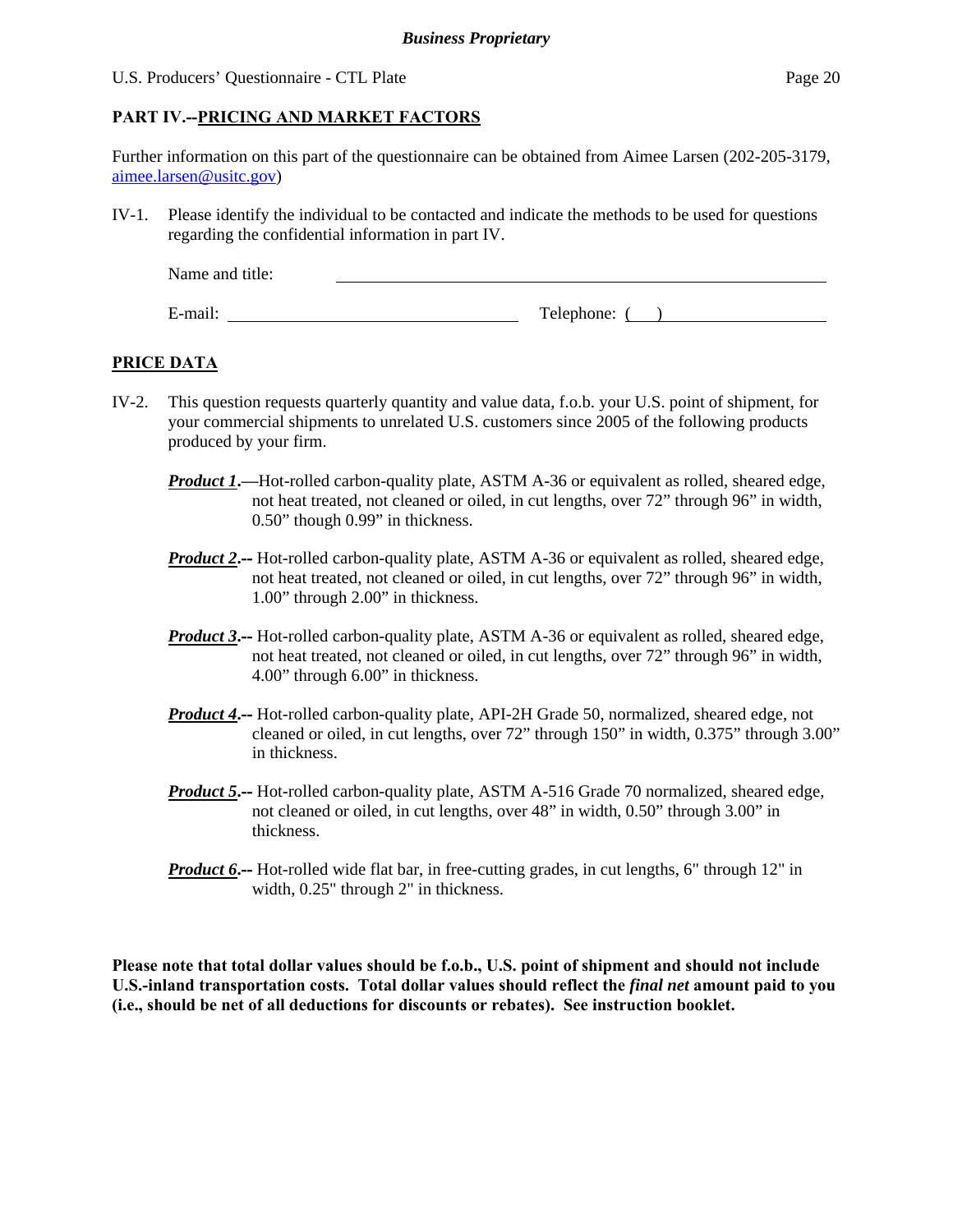IV-2. Pricing data.--Report below the quarterly price data<sup>1</sup> for pricing products<sup>2</sup> produced and sold by your firm.

|                                                                                                                                                                                                                                                                                                                                                                                          |          |                                      | (Quantity in short tons, value in dollars) |       |                  |              |  |
|------------------------------------------------------------------------------------------------------------------------------------------------------------------------------------------------------------------------------------------------------------------------------------------------------------------------------------------------------------------------------------------|----------|--------------------------------------|--------------------------------------------|-------|------------------|--------------|--|
|                                                                                                                                                                                                                                                                                                                                                                                          |          | <b>Product 1</b><br><b>Product 2</b> |                                            |       | <b>Product 3</b> |              |  |
| <b>Period of shipment</b>                                                                                                                                                                                                                                                                                                                                                                | Quantity | Value                                | Quantity                                   | Value | Quantity         | <b>Value</b> |  |
| 2005:                                                                                                                                                                                                                                                                                                                                                                                    |          |                                      |                                            |       |                  |              |  |
| January-March                                                                                                                                                                                                                                                                                                                                                                            |          |                                      |                                            |       |                  |              |  |
| April-June                                                                                                                                                                                                                                                                                                                                                                               |          |                                      |                                            |       |                  |              |  |
| July-September                                                                                                                                                                                                                                                                                                                                                                           |          |                                      |                                            |       |                  |              |  |
| October-December                                                                                                                                                                                                                                                                                                                                                                         |          |                                      |                                            |       |                  |              |  |
| 2006:                                                                                                                                                                                                                                                                                                                                                                                    |          |                                      |                                            |       |                  |              |  |
| January-March                                                                                                                                                                                                                                                                                                                                                                            |          |                                      |                                            |       |                  |              |  |
| April-June                                                                                                                                                                                                                                                                                                                                                                               |          |                                      |                                            |       |                  |              |  |
| July-September                                                                                                                                                                                                                                                                                                                                                                           |          |                                      |                                            |       |                  |              |  |
| October-December                                                                                                                                                                                                                                                                                                                                                                         |          |                                      |                                            |       |                  |              |  |
| 2007:                                                                                                                                                                                                                                                                                                                                                                                    |          |                                      |                                            |       |                  |              |  |
| January-March                                                                                                                                                                                                                                                                                                                                                                            |          |                                      |                                            |       |                  |              |  |
| April-June                                                                                                                                                                                                                                                                                                                                                                               |          |                                      |                                            |       |                  |              |  |
| July-September                                                                                                                                                                                                                                                                                                                                                                           |          |                                      |                                            |       |                  |              |  |
| October-December                                                                                                                                                                                                                                                                                                                                                                         |          |                                      |                                            |       |                  |              |  |
| 2008:                                                                                                                                                                                                                                                                                                                                                                                    |          |                                      |                                            |       |                  |              |  |
| January-March                                                                                                                                                                                                                                                                                                                                                                            |          |                                      |                                            |       |                  |              |  |
| April-June                                                                                                                                                                                                                                                                                                                                                                               |          |                                      |                                            |       |                  |              |  |
| July-September                                                                                                                                                                                                                                                                                                                                                                           |          |                                      |                                            |       |                  |              |  |
| October-December                                                                                                                                                                                                                                                                                                                                                                         |          |                                      |                                            |       |                  |              |  |
| 2009:                                                                                                                                                                                                                                                                                                                                                                                    |          |                                      |                                            |       |                  |              |  |
| January-March                                                                                                                                                                                                                                                                                                                                                                            |          |                                      |                                            |       |                  |              |  |
| April-June                                                                                                                                                                                                                                                                                                                                                                               |          |                                      |                                            |       |                  |              |  |
| July-September                                                                                                                                                                                                                                                                                                                                                                           |          |                                      |                                            |       |                  |              |  |
| October-December                                                                                                                                                                                                                                                                                                                                                                         |          |                                      |                                            |       |                  |              |  |
| 2010:                                                                                                                                                                                                                                                                                                                                                                                    |          |                                      |                                            |       |                  |              |  |
| January-March                                                                                                                                                                                                                                                                                                                                                                            |          |                                      |                                            |       |                  |              |  |
| April-June                                                                                                                                                                                                                                                                                                                                                                               |          |                                      |                                            |       |                  |              |  |
| July-September                                                                                                                                                                                                                                                                                                                                                                           |          |                                      |                                            |       |                  |              |  |
| October-December                                                                                                                                                                                                                                                                                                                                                                         |          |                                      |                                            |       |                  |              |  |
| 2011:                                                                                                                                                                                                                                                                                                                                                                                    |          |                                      |                                            |       |                  |              |  |
| January-March                                                                                                                                                                                                                                                                                                                                                                            |          |                                      |                                            |       |                  |              |  |
| April-June                                                                                                                                                                                                                                                                                                                                                                               |          |                                      |                                            |       |                  |              |  |
| Net values (i.e., gross sales values less all discounts, allowances, rebates, prepaid freight, and the value of<br>returned goods), f.o.b. your U.S. point of shipment.<br><sup>2</sup> Pricing product definitions are provided on the first page of Part IV.<br>Note.--If your product does not exactly meet the product specifications but is competitive with the specified product, |          |                                      |                                            |       |                  |              |  |
| provide a description of your product:                                                                                                                                                                                                                                                                                                                                                   |          |                                      |                                            |       |                  |              |  |
| Product 1: Product 1:                                                                                                                                                                                                                                                                                                                                                                    |          |                                      |                                            |       |                  |              |  |
| Product 2: Product 2:                                                                                                                                                                                                                                                                                                                                                                    |          |                                      |                                            |       |                  |              |  |

Product 3: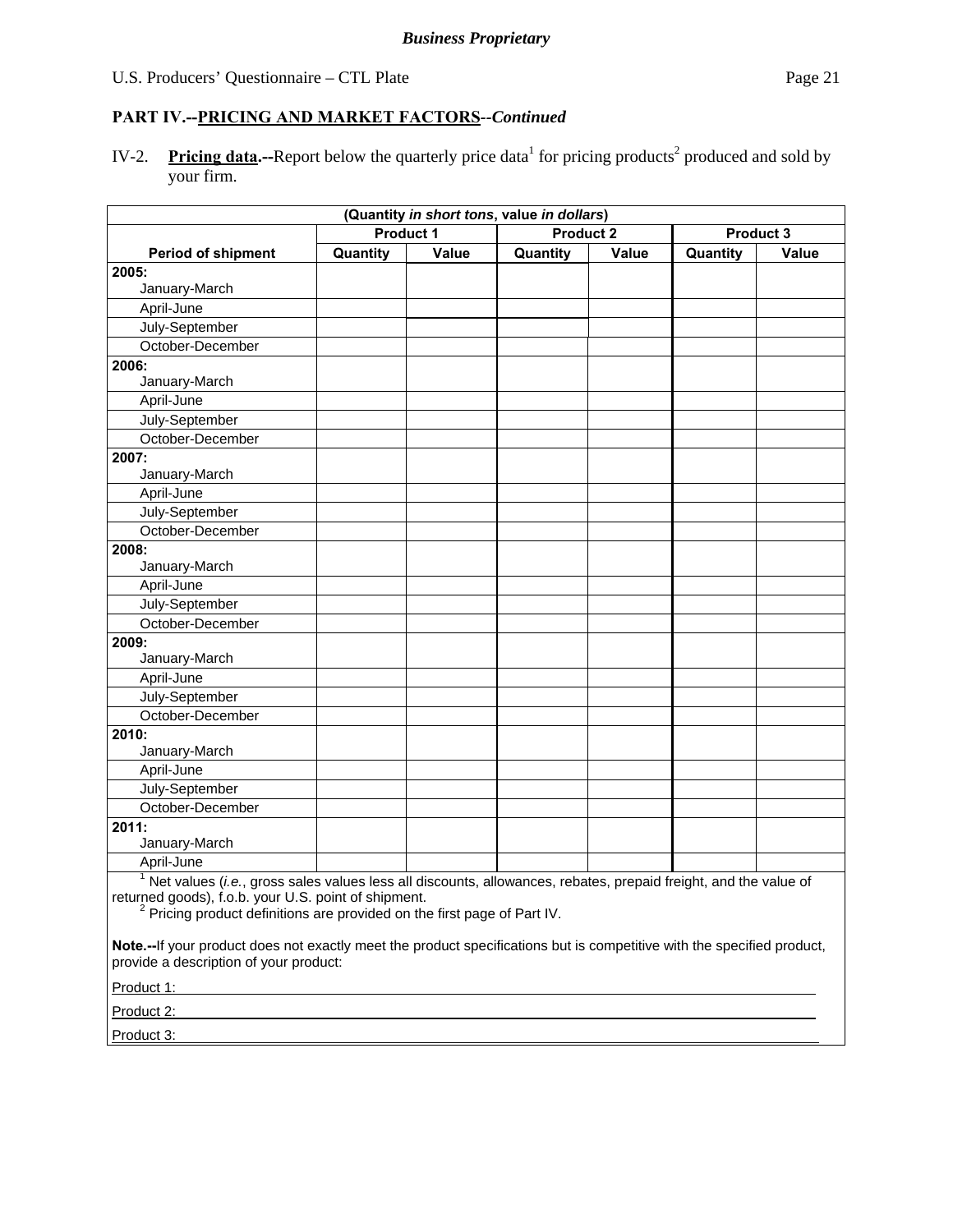## **PART IV.--PRICING AND MARKET FACTORS***--Continued*

## IV-2. **Pricing data.—***Continued*

| (Quantity in short tons, value in dollars)                                                                                                                                                                                                                         |                               |       |          |           |          |       |
|--------------------------------------------------------------------------------------------------------------------------------------------------------------------------------------------------------------------------------------------------------------------|-------------------------------|-------|----------|-----------|----------|-------|
|                                                                                                                                                                                                                                                                    | <b>Product 4</b><br>Product 5 |       |          | Product 6 |          |       |
| <b>Period of shipment</b>                                                                                                                                                                                                                                          | Quantity                      | Value | Quantity | Value     | Quantity | Value |
| 2005:                                                                                                                                                                                                                                                              |                               |       |          |           |          |       |
| January-March                                                                                                                                                                                                                                                      |                               |       |          |           |          |       |
| April-June                                                                                                                                                                                                                                                         |                               |       |          |           |          |       |
| July-September                                                                                                                                                                                                                                                     |                               |       |          |           |          |       |
| October-December                                                                                                                                                                                                                                                   |                               |       |          |           |          |       |
| 2006:                                                                                                                                                                                                                                                              |                               |       |          |           |          |       |
| January-March                                                                                                                                                                                                                                                      |                               |       |          |           |          |       |
| April-June                                                                                                                                                                                                                                                         |                               |       |          |           |          |       |
| July-September                                                                                                                                                                                                                                                     |                               |       |          |           |          |       |
| October-December                                                                                                                                                                                                                                                   |                               |       |          |           |          |       |
| 2007:                                                                                                                                                                                                                                                              |                               |       |          |           |          |       |
| January-March                                                                                                                                                                                                                                                      |                               |       |          |           |          |       |
| April-June                                                                                                                                                                                                                                                         |                               |       |          |           |          |       |
| July-September                                                                                                                                                                                                                                                     |                               |       |          |           |          |       |
| October-December                                                                                                                                                                                                                                                   |                               |       |          |           |          |       |
| 2008:                                                                                                                                                                                                                                                              |                               |       |          |           |          |       |
| January-March                                                                                                                                                                                                                                                      |                               |       |          |           |          |       |
| April-June                                                                                                                                                                                                                                                         |                               |       |          |           |          |       |
| July-September                                                                                                                                                                                                                                                     |                               |       |          |           |          |       |
| October-December                                                                                                                                                                                                                                                   |                               |       |          |           |          |       |
| 2009:                                                                                                                                                                                                                                                              |                               |       |          |           |          |       |
| January-March                                                                                                                                                                                                                                                      |                               |       |          |           |          |       |
| April-June                                                                                                                                                                                                                                                         |                               |       |          |           |          |       |
| July-September                                                                                                                                                                                                                                                     |                               |       |          |           |          |       |
| October-December                                                                                                                                                                                                                                                   |                               |       |          |           |          |       |
| 2010:                                                                                                                                                                                                                                                              |                               |       |          |           |          |       |
| January-March                                                                                                                                                                                                                                                      |                               |       |          |           |          |       |
| April-June                                                                                                                                                                                                                                                         |                               |       |          |           |          |       |
| July-September                                                                                                                                                                                                                                                     |                               |       |          |           |          |       |
| October-December                                                                                                                                                                                                                                                   |                               |       |          |           |          |       |
| 2011:                                                                                                                                                                                                                                                              |                               |       |          |           |          |       |
| January-March                                                                                                                                                                                                                                                      |                               |       |          |           |          |       |
| April-June                                                                                                                                                                                                                                                         |                               |       |          |           |          |       |
| $1$ Net values (i.e., gross sales values less all discounts, allowances, rebates, prepaid freight, and the value of<br>returned goods), f.o.b. your U.S. point of shipment.<br><sup>2</sup> Pricing product definitions are provided on the first page of Part IV. |                               |       |          |           |          |       |
| Note.--If your product does not exactly meet the product specifications but is competitive with the specified product,<br>provide a description of your product:                                                                                                   |                               |       |          |           |          |       |
| Product 4:                                                                                                                                                                                                                                                         |                               |       |          |           |          |       |

Product 5:

Product 6: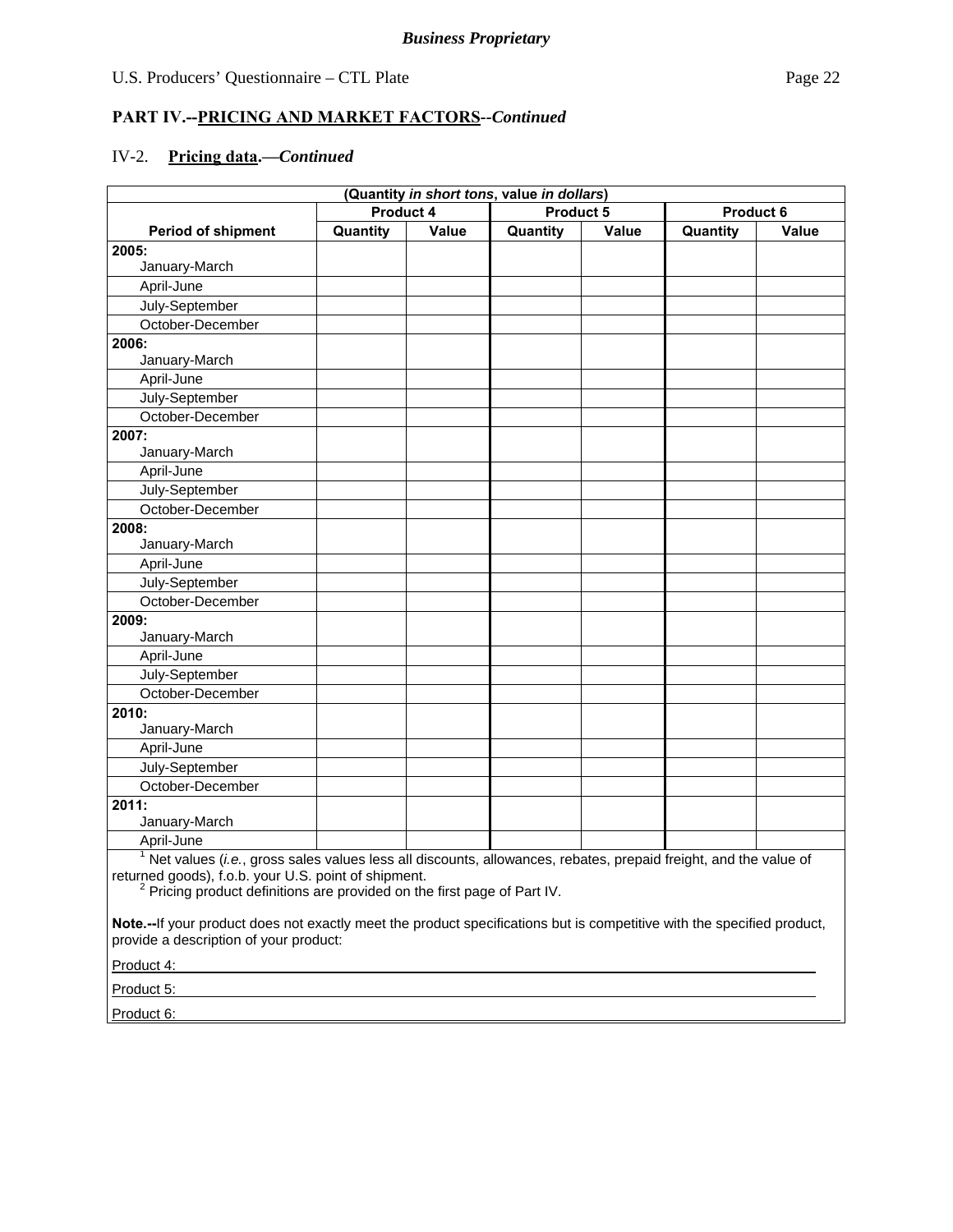#### **PLEASE NOTE:**

**For the remaining questions, when providing information regarding imports from Korea, please exclude imports from POSCO from your discussion. Imports from POSCO are not subject to the antidumping order and should be addressed when discussing nonsubject CTL plate.** 

IV-3. **Price setting.--** How does your firm determine the prices that it charges for sales of CTL plate (*check all that apply*)? If your firm issues price lists, please include a copy of a recent price list with your submission. If your price list is large, please only submit some sample pages.

|         | Transaction by transaction                                                              | Contracts                     | Set price lists                                                                                                                                                                                                                |
|---------|-----------------------------------------------------------------------------------------|-------------------------------|--------------------------------------------------------------------------------------------------------------------------------------------------------------------------------------------------------------------------------|
|         | Reverse internet auction sales                                                          |                               | Other--Please describe:                                                                                                                                                                                                        |
|         |                                                                                         |                               |                                                                                                                                                                                                                                |
| apply). |                                                                                         |                               | <b>Discount policy.</b> -- Please indicate and describe your firm's discount policies (check all that                                                                                                                          |
|         | Quantity discounts                                                                      | Annual total volume discounts | $\Box$ No discounts                                                                                                                                                                                                            |
|         |                                                                                         |                               | Other--Please describe: Note that the set of the set of the set of the set of the set of the set of the set of the set of the set of the set of the set of the set of the set of the set of the set of the set of the set of t |
|         |                                                                                         |                               |                                                                                                                                                                                                                                |
|         |                                                                                         |                               |                                                                                                                                                                                                                                |
|         |                                                                                         |                               |                                                                                                                                                                                                                                |
|         | Pricing terms for CTL plate.--                                                          |                               |                                                                                                                                                                                                                                |
| (a)     |                                                                                         |                               | What are your firm's typical sales terms for its U.S.-produced CTL plate $(e.g., 2/10$ net                                                                                                                                     |
|         |                                                                                         |                               | 30 days)?                                                                                                                                                                                                                      |
| (b)     | F.o.b.--Please specify point:                                                           |                               | On what basis are your prices of domestic CTL plate usually quoted? (check one)<br>$\Box$ Delivered                                                                                                                            |
|         | plate in 2010 were on a (1) long-term contract basis (multiple deliveries for more than |                               | <b>Contract versus spot.</b> —Approximately what share of your firm's sales of its U.S.-produced CTL                                                                                                                           |
|         | (3) spot sales basis (for a single delivery)?                                           |                               | 12 months), (2) short-term contract basis (multiple deliveries up to and including 12 months), and                                                                                                                             |
|         | Type of sale                                                                            |                               | Share of sales in 2010                                                                                                                                                                                                         |
|         | Long-term contracts                                                                     | %                             |                                                                                                                                                                                                                                |
|         | Short-term contracts                                                                    | $\%$                          |                                                                                                                                                                                                                                |
|         | Spot sales                                                                              | $\%$                          |                                                                                                                                                                                                                                |

Total 100 %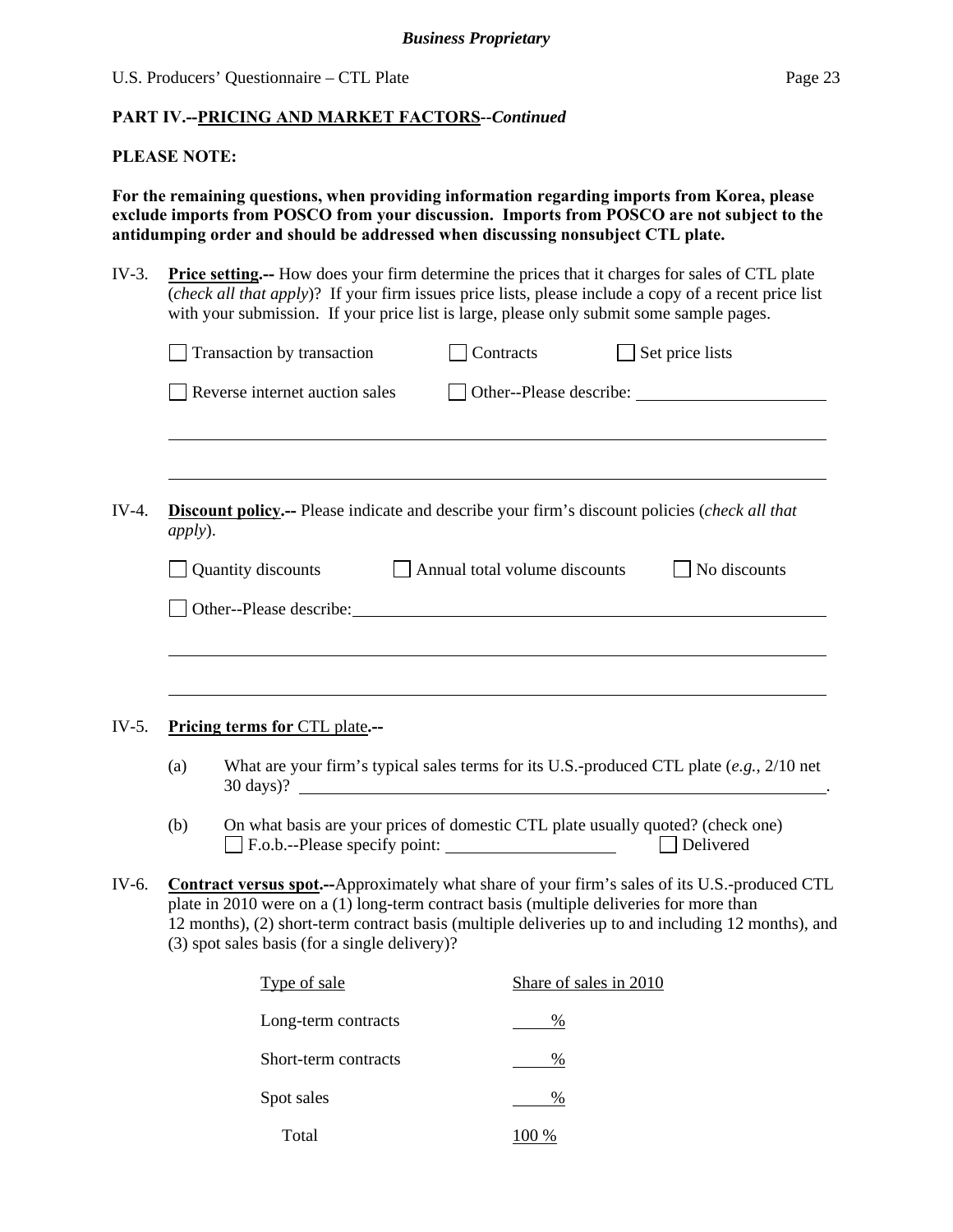#### **PART IV.--PRICING AND MARKET FACTORS***--Continued*

IV-7. **Long-term contract provisions.--**If you sell on a long-term contract basis, please answer the following questions with respect to provisions of a typical long-term contract.

|       | (a) | What is the average duration of a contract?                                                                                                                                                |
|-------|-----|--------------------------------------------------------------------------------------------------------------------------------------------------------------------------------------------|
|       | (b) | Can prices be renegotiated during the contract period?<br>N <sub>o</sub><br>Yes                                                                                                            |
|       | (c) | Does the contract fix quantity, price, or both? $\Box$ Quantity<br>Price<br><b>Both</b>                                                                                                    |
|       | (d) | $\log$<br>Does the contract have a meet or release provision?<br>Yes                                                                                                                       |
|       | (e) | Since 2005, have you implemented any surcharges or price escalation clauses during the<br>pendency of your contracts?<br>Yes<br>N <sub>o</sub>                                             |
|       |     | If yes, please identify the basis for calculating the surcharge or price escalation clause<br>and the period of time during which it was effective.                                        |
|       |     |                                                                                                                                                                                            |
| IV-8. |     | <b>Short-term contract provisions.--</b> If you sell on a short-term contract basis, please answer the<br>following questions with respect to provisions of a typical short-term contract. |
|       | (a) | What is the average duration of a contract?                                                                                                                                                |
|       | (b) | $\n  o$<br>Can prices be renegotiated during the contract period?<br>Yes                                                                                                                   |
|       | (c) | Does the contract fix quantity, price, or both? $\Box$ Quantity<br>Price<br><b>Both</b>                                                                                                    |
|       | (d) | $\rfloor$ No<br>Does the contract have a meet or release provision?<br>Yes                                                                                                                 |
|       | (e) | Since 2005, have you implemented any surcharges or price escalation clauses during the<br>pendency of your contracts?<br>$\Box$ Yes<br>] No                                                |
|       |     | If yes, please identify the basis for calculating the surcharge or price escalation clause<br>and the period of time during which it was effective.                                        |
|       |     |                                                                                                                                                                                            |

IV-9. **Lead times.--**What is the average lead time between a customer's order and the date of delivery for your firm's sales of your U.S.-produced CTL plate?

| Source            | Share of sales in 2010 | Lead time |
|-------------------|------------------------|-----------|
| From inventory    |                        |           |
| Produced to order |                        |           |
| Total             | 100%                   |           |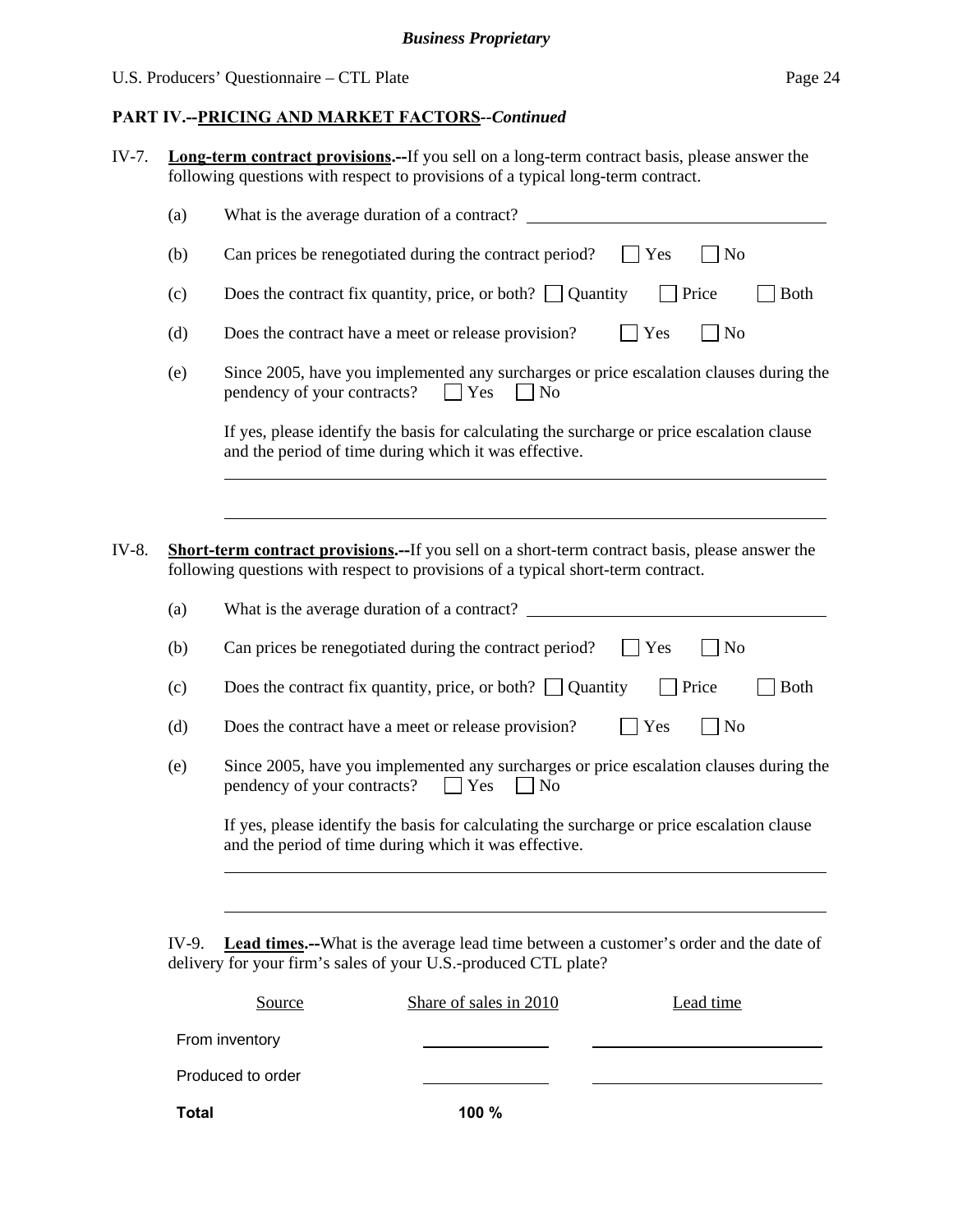#### IV-10. **Shipping information.--**

- (a) What is the approximate percentage of the total delivered cost of CTL plate that is accounted for by U.S. inland transportation costs? \_\_\_\_\_ percent.
- (b) Who generally arranges the transportation to your customers' locations? (check one)  $\Box$  your firm or  $\Box$  purchaser
- (c) What proportion of your sales are delivered within 100 miles of your production facility? percent. Within 101 to 1,000 miles? percent. Over 1,000 miles? percent.
- IV-11. **Geographical shipments.--** What is the geographic market area in the United States served by your firm's CTL plate? (check all that apply)

| Geographic area                                                                                                         | $\sqrt{ }$ if applicable |
|-------------------------------------------------------------------------------------------------------------------------|--------------------------|
| Northeast.–CT, ME, MA, NH, NJ, NY, PA, RI, and VT.                                                                      |                          |
| Midwest.–IL, IN, IA, KS, MI, MN, MO, NE, ND, OH, SD, and WI.                                                            |                          |
| Southeast.–AL, DE, DC, FL, GA, KY, MD, MS, NC, SC, TN, VA, and WV.                                                      |                          |
| Central Southwest.-AR, LA, OK, and TX.                                                                                  |                          |
| <b>Mountains.-AZ, CO, ID, MT, NV, NM, UT, and WY.</b>                                                                   |                          |
| <b>Pacific Coast.–C</b> A, OR, and WA.                                                                                  |                          |
| <b>Other</b> .-All other markets in the United States not previously listed, including AK, HI,<br>PR, VI, among others. |                          |

IV-12. **End uses.--**List the 3 most common end uses of the CTL plate that you manufacture. For each end-use product, what percentage of the total cost is accounted for by CTL plate and other inputs?

|                 | Share of total cost of end use product<br>accounted for by |                        |              |
|-----------------|------------------------------------------------------------|------------------------|--------------|
| End use product | <b>CTL plate (percent)</b>                                 | Other inputs (percent) | <b>Total</b> |
|                 |                                                            |                        | 100%         |
| 2.              |                                                            |                        | 100%         |
| 3.              |                                                            |                        | 100%         |

IV-13. **Changes in end uses.--**Have there been any changes in the end uses of CTL plate since 2005?

 $\overline{a}$ 

No **Yes--Please describe.**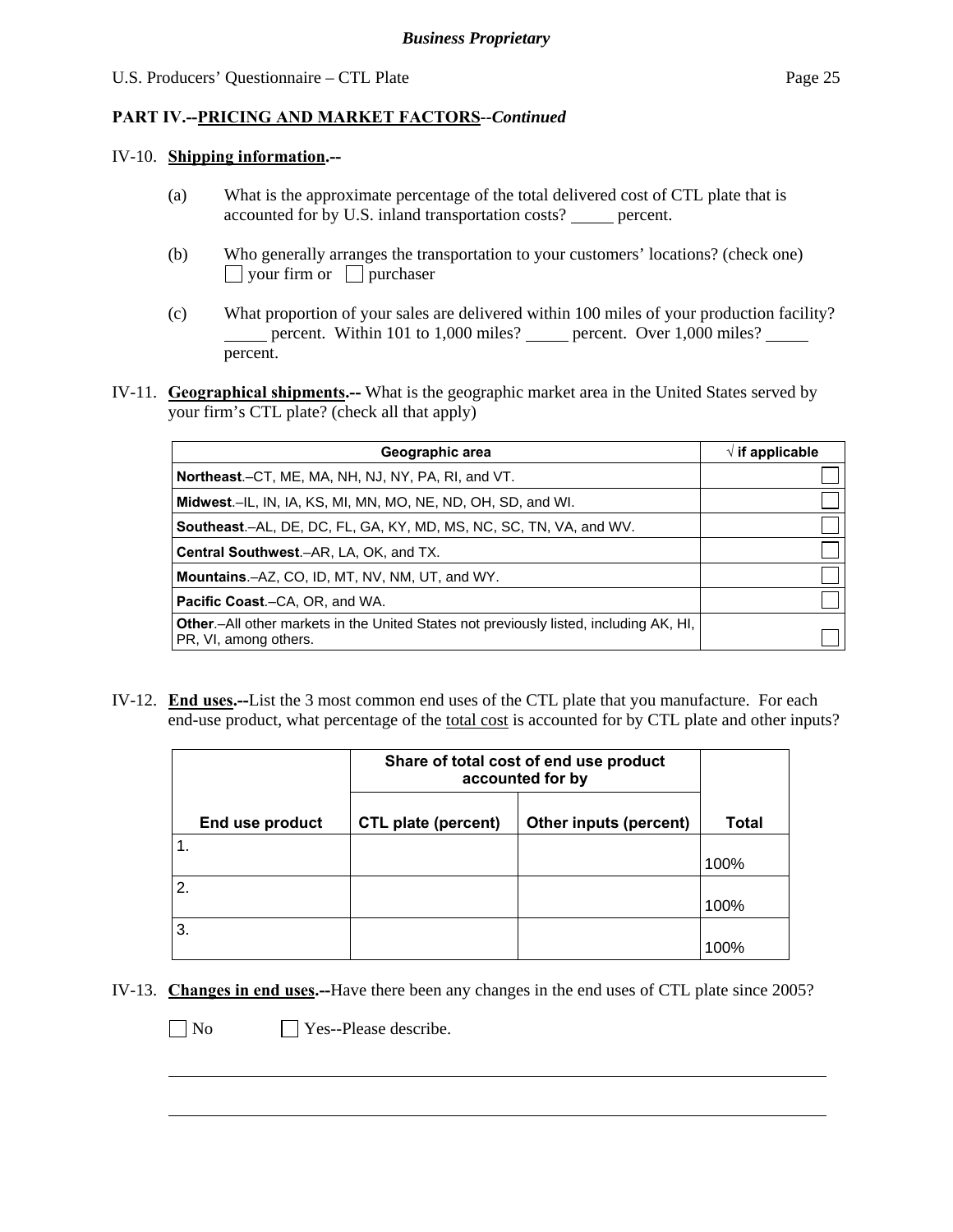### U.S. Producers' Questionnaire – CTL Plate Page 26

## **PART IV.--PRICING AND MARKET FACTORS***--Continued*

|                           | IV-14. Anticipated changes in end uses.--Do you anticipate any changes in terms of the end uses of<br>CTL plate in the future? |                                                                                                           |  |  |  |
|---------------------------|--------------------------------------------------------------------------------------------------------------------------------|-----------------------------------------------------------------------------------------------------------|--|--|--|
| $\Box$ No                 | $\Box$ Yes--Please describe and identify the time period                                                                       |                                                                                                           |  |  |  |
|                           |                                                                                                                                |                                                                                                           |  |  |  |
| $\n  o$                   | Yes—Please fill in the following table.                                                                                        | IV-15. Substitutes.—Are there any nonsubject products that may be substituted for CTL plate?              |  |  |  |
|                           |                                                                                                                                |                                                                                                           |  |  |  |
| <b>Substitute product</b> | <b>Description of applications</b><br>and end uses in which this<br>substitute can be used                                     | Have changes in the prices of this<br>substitute affected the price of CTL plate<br>since January 1, 2005 |  |  |  |
| 1.                        |                                                                                                                                | $\Box$ No<br>$\Box$ Yes                                                                                   |  |  |  |
|                           |                                                                                                                                |                                                                                                           |  |  |  |
|                           |                                                                                                                                |                                                                                                           |  |  |  |
| 2.                        |                                                                                                                                | $\Box$ No<br>$\bigcap$ Yes                                                                                |  |  |  |
|                           |                                                                                                                                | Please explain--                                                                                          |  |  |  |
|                           |                                                                                                                                |                                                                                                           |  |  |  |
| 3.                        |                                                                                                                                | $\Box$ No<br>$\Box$ Yes                                                                                   |  |  |  |
|                           |                                                                                                                                |                                                                                                           |  |  |  |
|                           |                                                                                                                                |                                                                                                           |  |  |  |
| 4.                        |                                                                                                                                | $\Box$ No<br>$\big $ Yes                                                                                  |  |  |  |
|                           |                                                                                                                                |                                                                                                           |  |  |  |
|                           |                                                                                                                                |                                                                                                           |  |  |  |

IV-16. **Changes in substitutes.--**Have there been any changes in the number or types of products that can be substituted for CTL plate since 2005?

No **Yes--Please explain.** 

 $\overline{a}$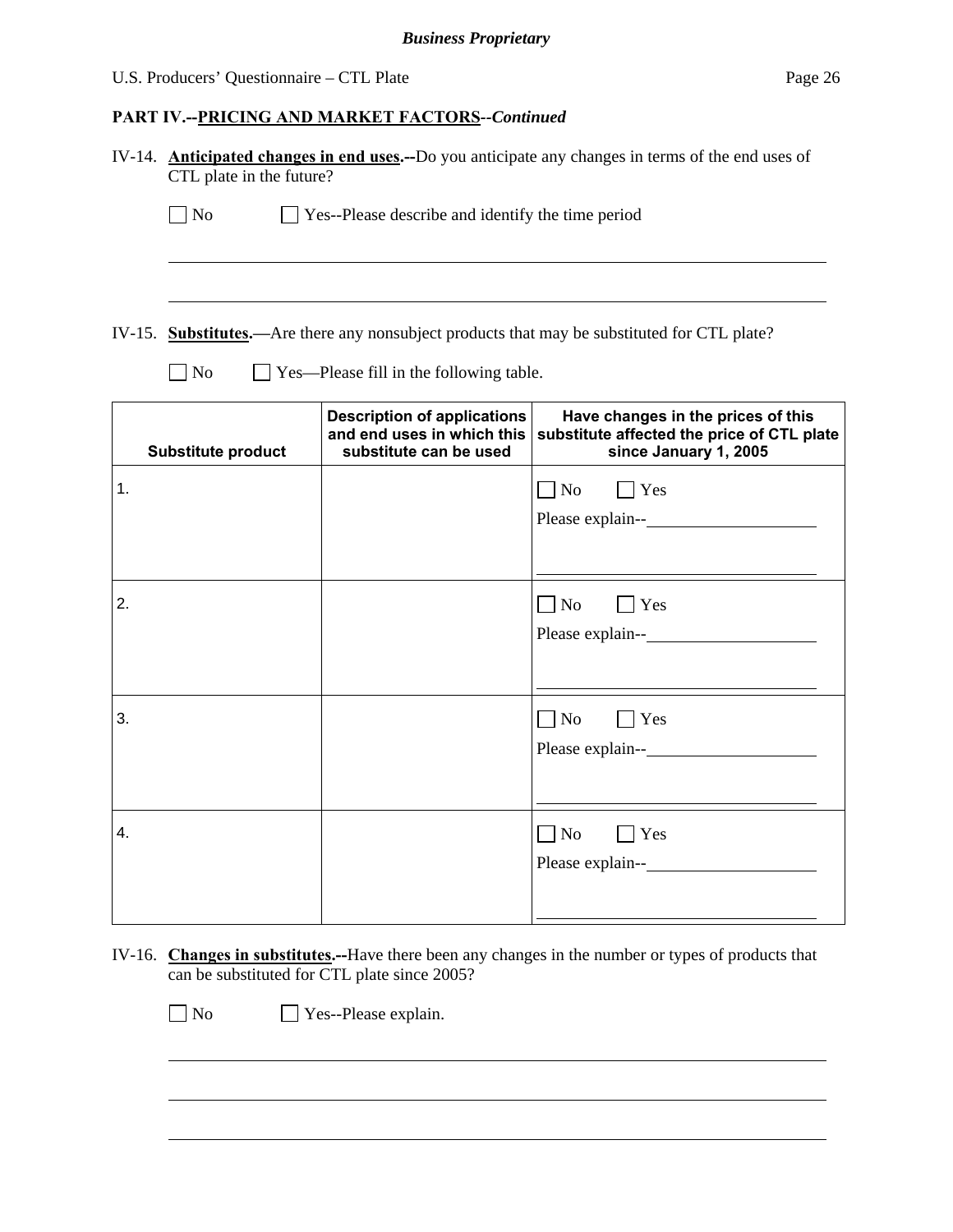## U.S. Producers' Questionnaire – CTL Plate Page 27

| IV-17. |           | <b>Anticipated changes in substitutes.</b> --Do you anticipate any changes in terms of the<br>substitutability of other products for CTL plate in the future?                                                                                                                                                                                                                                                                    |  |  |  |  |  |  |
|--------|-----------|----------------------------------------------------------------------------------------------------------------------------------------------------------------------------------------------------------------------------------------------------------------------------------------------------------------------------------------------------------------------------------------------------------------------------------|--|--|--|--|--|--|
|        | $\Box$ No | Yes--Please describe.                                                                                                                                                                                                                                                                                                                                                                                                            |  |  |  |  |  |  |
|        |           |                                                                                                                                                                                                                                                                                                                                                                                                                                  |  |  |  |  |  |  |
|        |           | IV-18. Raw materials.-                                                                                                                                                                                                                                                                                                                                                                                                           |  |  |  |  |  |  |
|        | (a)       | To what extent have changes in the prices of raw materials affected your firm's selling<br>prices for CTL plate since 2005?                                                                                                                                                                                                                                                                                                      |  |  |  |  |  |  |
|        | (b)       |                                                                                                                                                                                                                                                                                                                                                                                                                                  |  |  |  |  |  |  |
|        |           | Do you anticipated changes in your raw material costs in the foreseeable future?<br>  No<br>Yes—Please explain.                                                                                                                                                                                                                                                                                                                  |  |  |  |  |  |  |
| IV-19. |           | <b>Changes in factors affecting supply.</b> —Have any changes occurred in any other factors affecting<br>supply (e.g., changes in availability or prices of energy or labor; transportation conditions;<br>production capacity and/or methods of production; technology; export markets; or alternative<br>production opportunities) that affected the availability of U.S.-produced CTL plate in the U.S.<br>market since 2005? |  |  |  |  |  |  |
|        | No        | Yes--Please note the time period(s) of any such changes, the factors(s)<br>involved, and the impact such changes had on your shipment volumes<br>and prices.                                                                                                                                                                                                                                                                     |  |  |  |  |  |  |
|        |           |                                                                                                                                                                                                                                                                                                                                                                                                                                  |  |  |  |  |  |  |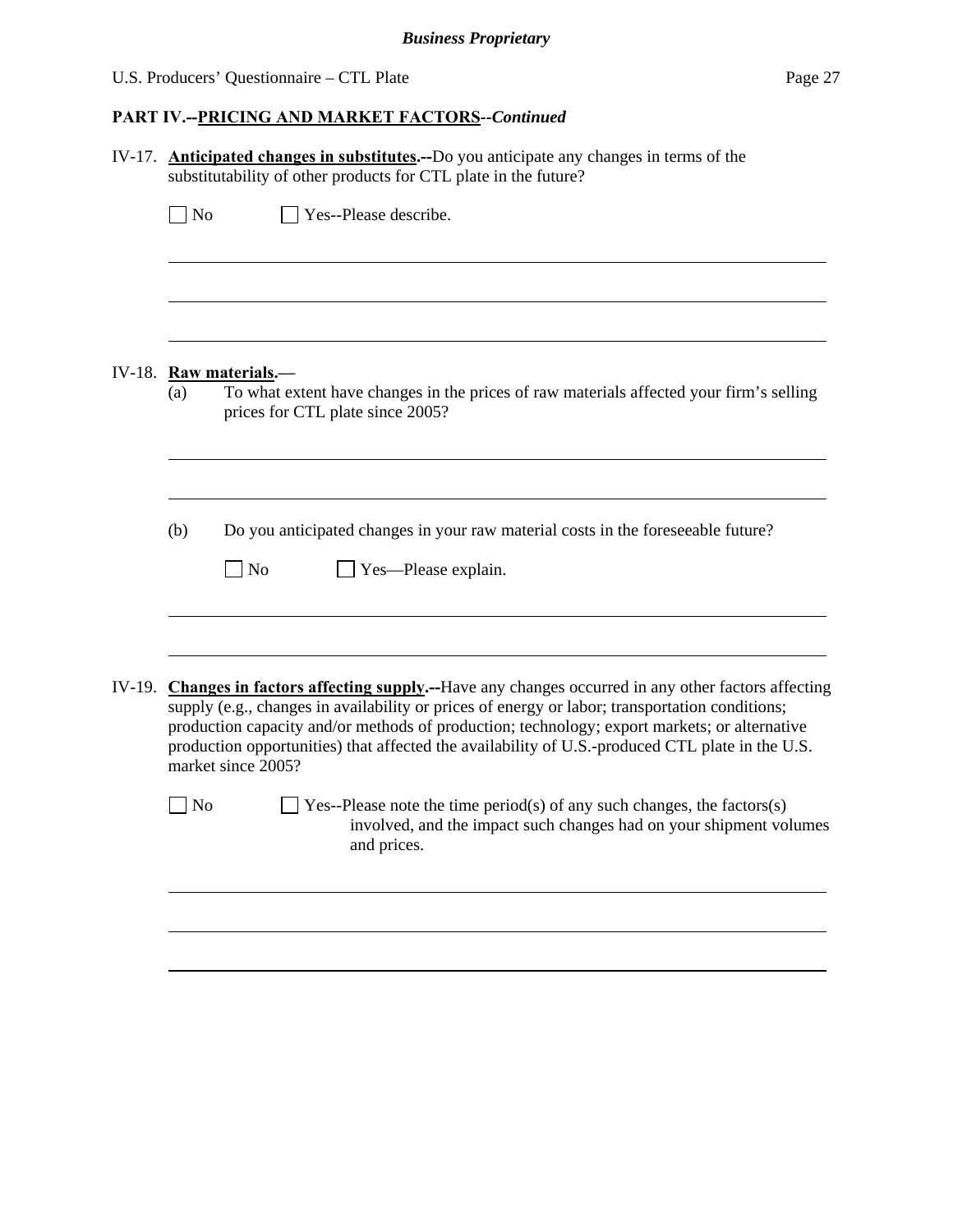|  | U.S. Producers' Questionnaire – CTL Plate | Page 28 |
|--|-------------------------------------------|---------|
|--|-------------------------------------------|---------|

|        |                             | IV-20. Availability of supply (U.S.-produced).--                                                                                                                                                                                                                                                                                                                                                         |
|--------|-----------------------------|----------------------------------------------------------------------------------------------------------------------------------------------------------------------------------------------------------------------------------------------------------------------------------------------------------------------------------------------------------------------------------------------------------|
|        | (a)                         | Do you anticipate any changes in terms of the availability of U.S.-produced CTL plate in<br>the U.S. market in the future?                                                                                                                                                                                                                                                                               |
|        |                             | No change<br>Increase<br>Decrease                                                                                                                                                                                                                                                                                                                                                                        |
|        | (b)                         | If you anticipate changes in supply, please explain.                                                                                                                                                                                                                                                                                                                                                     |
|        |                             |                                                                                                                                                                                                                                                                                                                                                                                                          |
|        |                             | IV-21. Availability of supply (nonsubject).--Has the availability of NONSUBJECT CTL plate $(i.e.,$<br>CTL plate imported from countries other than India, Indonesia, Italy, Japan, and/or Korea)<br>changed since 2005?                                                                                                                                                                                  |
|        | $\Box$ No                   | Yes--Please explain.                                                                                                                                                                                                                                                                                                                                                                                     |
|        |                             |                                                                                                                                                                                                                                                                                                                                                                                                          |
|        |                             |                                                                                                                                                                                                                                                                                                                                                                                                          |
|        |                             | IV-22. Export constraints.--Describe how easily your firm can shift its sales of CTL plate between the<br>U.S. market and alternative country markets. In your discussion, please describe any contracts,<br>other sales arrangements, or other constraints that would prevent or retard your firm from shifting<br>CTL plate between the U.S. and alternative country markets within a 12-month period. |
|        |                             |                                                                                                                                                                                                                                                                                                                                                                                                          |
| IV-23. |                             | <b>Product changes.</b> --Have there been any significant changes in the product range, product mix, or<br>marketing of CTL plate since 2005?                                                                                                                                                                                                                                                            |
|        | $\overline{\phantom{a}}$ No | Yes--Please describe and quantify if possible.                                                                                                                                                                                                                                                                                                                                                           |
|        |                             |                                                                                                                                                                                                                                                                                                                                                                                                          |
|        |                             |                                                                                                                                                                                                                                                                                                                                                                                                          |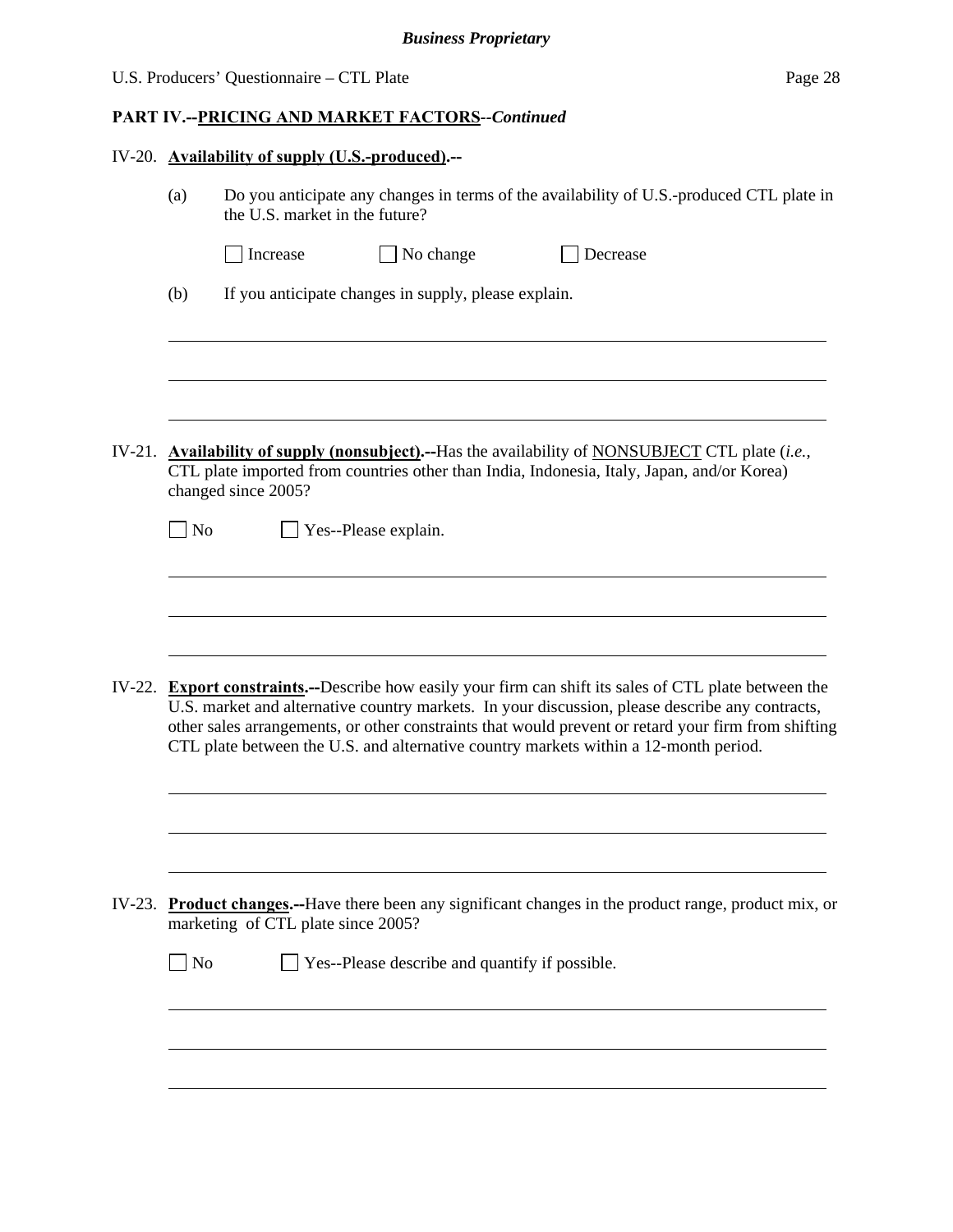| IV-24. <b>Anticipated product changes.</b> --Do you anticipate any changes in terms of the product range,<br>product mix, or marketing of CTL plate in the future? |                                                                                                                                                                  |           |           |            |  |  |  |  |  |
|--------------------------------------------------------------------------------------------------------------------------------------------------------------------|------------------------------------------------------------------------------------------------------------------------------------------------------------------|-----------|-----------|------------|--|--|--|--|--|
| $\Box$ No<br>Yes--Please identify, including the time period.                                                                                                      |                                                                                                                                                                  |           |           |            |  |  |  |  |  |
|                                                                                                                                                                    |                                                                                                                                                                  |           |           |            |  |  |  |  |  |
|                                                                                                                                                                    | IV-25. Demand trends.--                                                                                                                                          |           |           |            |  |  |  |  |  |
| How has the demand within the United States for CTL plate changed since January 1,<br>(a)<br>2005? What principal factors affect changes in demand?                |                                                                                                                                                                  |           |           |            |  |  |  |  |  |
|                                                                                                                                                                    | Increased                                                                                                                                                        | No Change | Decreased | Fluctuated |  |  |  |  |  |
|                                                                                                                                                                    |                                                                                                                                                                  |           |           |            |  |  |  |  |  |
| (b)<br>How has the demand outside the United States (if known) for CTL plate changed since<br>January 1, 2005? What principal factors affect changes in demand?    |                                                                                                                                                                  |           |           |            |  |  |  |  |  |
|                                                                                                                                                                    | Increased                                                                                                                                                        | No Change | Decreased |            |  |  |  |  |  |
|                                                                                                                                                                    |                                                                                                                                                                  |           |           |            |  |  |  |  |  |
|                                                                                                                                                                    | IV-26. Anticipated demand trends.                                                                                                                                |           |           |            |  |  |  |  |  |
| (a)                                                                                                                                                                | How do you anticipate demand will change within the United States for CTL plate in<br>2011 and 2012? What principal factors will affect these changes in demand? |           |           |            |  |  |  |  |  |
|                                                                                                                                                                    | Increase                                                                                                                                                         | No Change | Decrease  | Fluctuate  |  |  |  |  |  |
|                                                                                                                                                                    |                                                                                                                                                                  |           |           |            |  |  |  |  |  |
|                                                                                                                                                                    |                                                                                                                                                                  |           |           |            |  |  |  |  |  |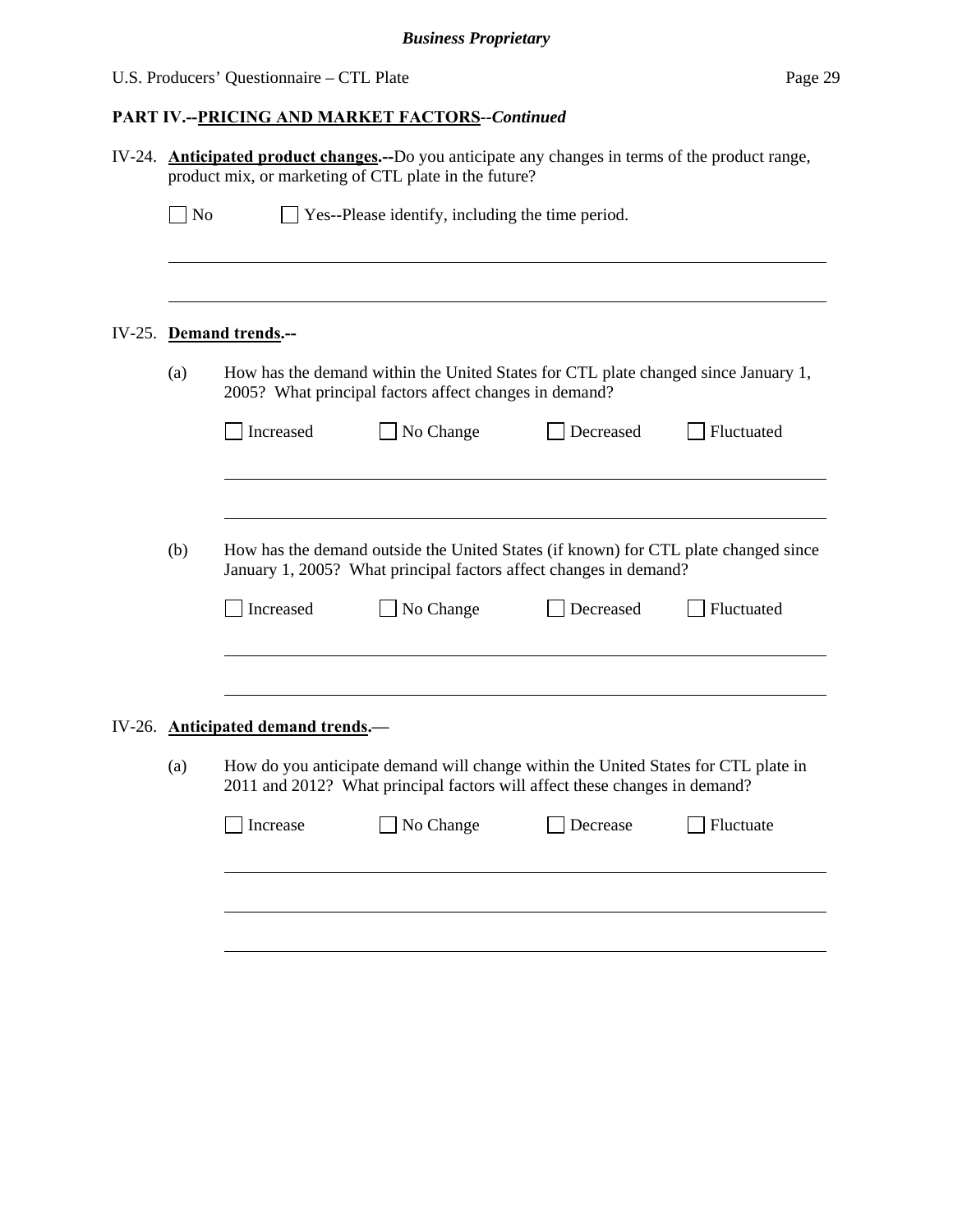|  |                                                                                                                                                                                                                                                                                                              | IV-26. Anticipated demand trends.-continued                                                                                                                       |                                                                                                                                                                       |          |           |  |  |  |  |  |  |  |
|--|--------------------------------------------------------------------------------------------------------------------------------------------------------------------------------------------------------------------------------------------------------------------------------------------------------------|-------------------------------------------------------------------------------------------------------------------------------------------------------------------|-----------------------------------------------------------------------------------------------------------------------------------------------------------------------|----------|-----------|--|--|--|--|--|--|--|
|  | (b)                                                                                                                                                                                                                                                                                                          | How do you anticipate demand will change outside the United States for CTL plate in<br>2011 and 2012? What principal factors will affect these changes in demand? |                                                                                                                                                                       |          |           |  |  |  |  |  |  |  |
|  |                                                                                                                                                                                                                                                                                                              | Increase                                                                                                                                                          | No Change                                                                                                                                                             | Decrease | Fluctuate |  |  |  |  |  |  |  |
|  |                                                                                                                                                                                                                                                                                                              |                                                                                                                                                                   |                                                                                                                                                                       |          |           |  |  |  |  |  |  |  |
|  |                                                                                                                                                                                                                                                                                                              |                                                                                                                                                                   |                                                                                                                                                                       |          |           |  |  |  |  |  |  |  |
|  |                                                                                                                                                                                                                                                                                                              | IV-27. Conditions of competition.--                                                                                                                               |                                                                                                                                                                       |          |           |  |  |  |  |  |  |  |
|  | (a)                                                                                                                                                                                                                                                                                                          | Is the CTL plate market subject to business cycles or conditions of competition other than<br>the changes in the overall economy?                                 |                                                                                                                                                                       |          |           |  |  |  |  |  |  |  |
|  |                                                                                                                                                                                                                                                                                                              | No<br>Yes--Please explain and estimate the duration of any such cycle.                                                                                            |                                                                                                                                                                       |          |           |  |  |  |  |  |  |  |
|  |                                                                                                                                                                                                                                                                                                              |                                                                                                                                                                   |                                                                                                                                                                       |          |           |  |  |  |  |  |  |  |
|  | (b)                                                                                                                                                                                                                                                                                                          |                                                                                                                                                                   | Have the business cycles or conditions of competition for CTL plate changed since 2005?                                                                               |          |           |  |  |  |  |  |  |  |
|  |                                                                                                                                                                                                                                                                                                              | $\overline{\phantom{a}}$ No                                                                                                                                       | Yes--Please explain any such changes.                                                                                                                                 |          |           |  |  |  |  |  |  |  |
|  |                                                                                                                                                                                                                                                                                                              |                                                                                                                                                                   |                                                                                                                                                                       |          |           |  |  |  |  |  |  |  |
|  | IV-28. Supply constraints.--Has your firm refused, declined, or been unable to supply CTL plate since<br>January 1, 2005? (Examples include placing customers on allocation or "controlled order entry,"<br>declining to accept new customers or renew existing customers, delivering less than the quantity |                                                                                                                                                                   |                                                                                                                                                                       |          |           |  |  |  |  |  |  |  |
|  | $\Box$ No                                                                                                                                                                                                                                                                                                    |                                                                                                                                                                   | Yes-- Please note the time period(s) (i.e., month and year), the customer<br>involved, the amount and type of product involved; and the reason for the<br>allocation. |          |           |  |  |  |  |  |  |  |
|  |                                                                                                                                                                                                                                                                                                              |                                                                                                                                                                   |                                                                                                                                                                       |          |           |  |  |  |  |  |  |  |
|  |                                                                                                                                                                                                                                                                                                              |                                                                                                                                                                   |                                                                                                                                                                       |          |           |  |  |  |  |  |  |  |
|  |                                                                                                                                                                                                                                                                                                              |                                                                                                                                                                   |                                                                                                                                                                       |          |           |  |  |  |  |  |  |  |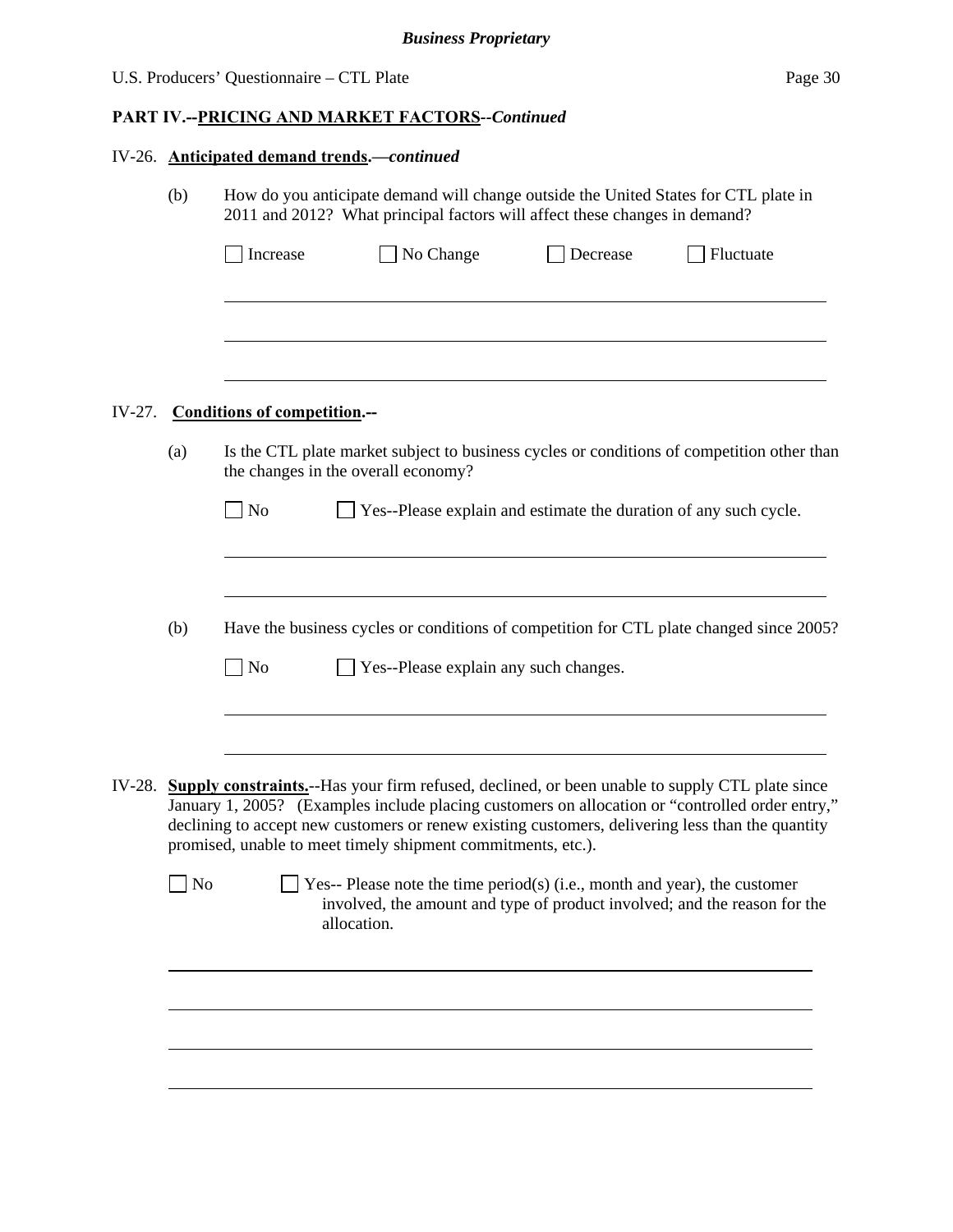| IV-29. Price comparisons.--Please compare market prices of CTL plate in U.S. and non-U.S. markets, if<br>known. Provide specific information as to time periods and regions for any price comparisons.                                                                                                                                                                                                                                                                                                                                                                                                                                                                                      |  |  |  |  |  |  |
|---------------------------------------------------------------------------------------------------------------------------------------------------------------------------------------------------------------------------------------------------------------------------------------------------------------------------------------------------------------------------------------------------------------------------------------------------------------------------------------------------------------------------------------------------------------------------------------------------------------------------------------------------------------------------------------------|--|--|--|--|--|--|
|                                                                                                                                                                                                                                                                                                                                                                                                                                                                                                                                                                                                                                                                                             |  |  |  |  |  |  |
| IV-30. Market studies.—Please provide as a separate attachment to this request any studies, surveys, etc.<br>that you produced or requisitioned that quantify and/or otherwise discuss CTL plate supply<br>(including production capacity and capacity utilization) and demand in (1) the United States, (2)<br>each of the other major producing/consuming countries, including India, Indonesia, Italy, Japan,<br>and/or Korea, and (3) the world as a whole. Of particular interest is such data from 2005 to the<br>present and forecasts for the future. Otherwise list other sources that discuss CTL plate supply<br>and demand and provide meaningful information that you rely on. |  |  |  |  |  |  |
| IV-31. Barriers to trade.--Are your exports of CTL plate subject to any tariff or non-tariff barriers to<br>trade in other countries?                                                                                                                                                                                                                                                                                                                                                                                                                                                                                                                                                       |  |  |  |  |  |  |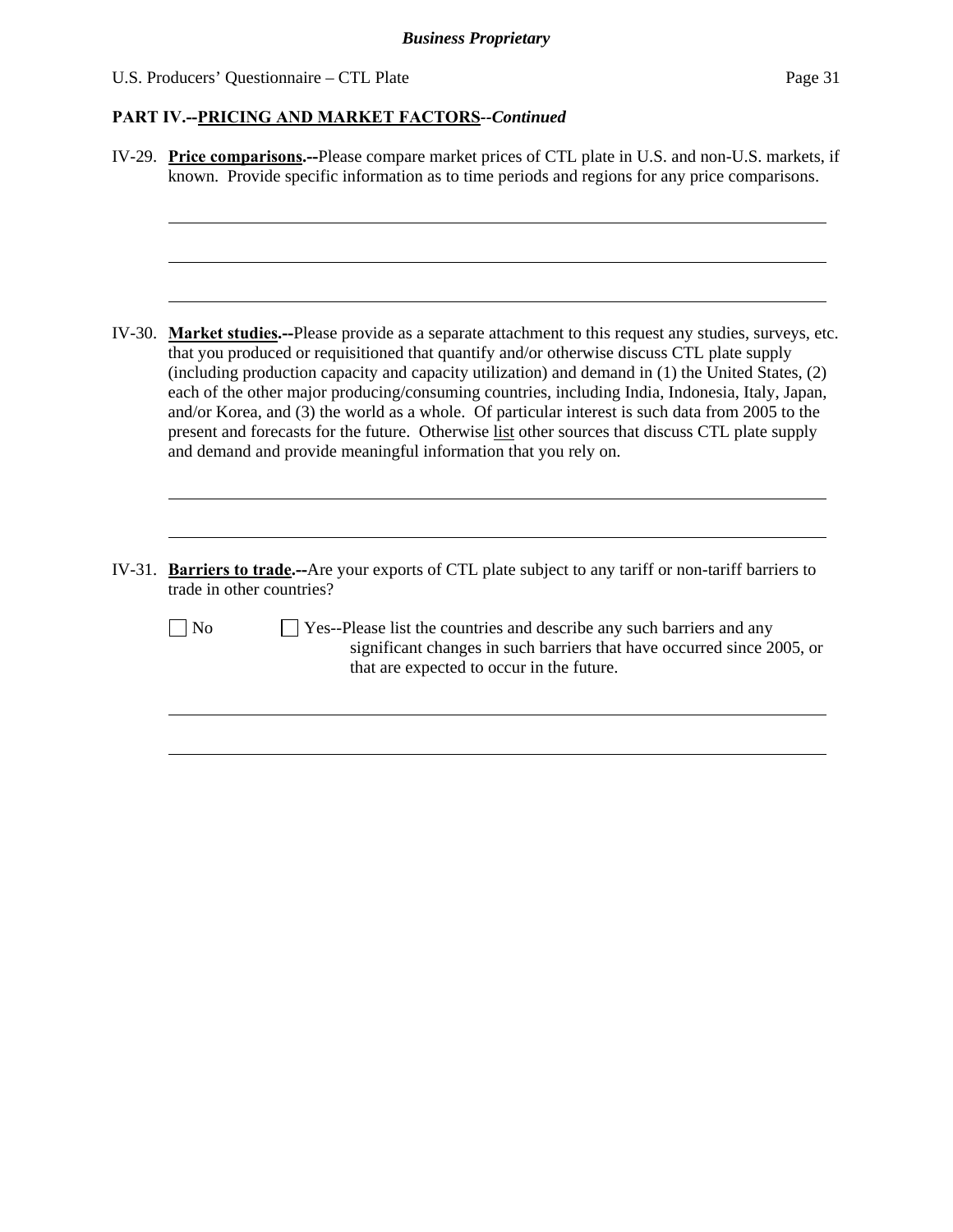- IV-31. **Interchangeability.--**Is CTL plate produced in the United States and in other countries interchangeable (*i.e.*, can they physically be used in the same applications)? Please indicate below, using the following codes:
	- A = Products from this country-pair are *always* interchangeable
	- F = Products from this country-pair are *frequently* interchangeable
	- $S =$  Products from this country-pair are *sometimes* interchangeable<sup>1</sup>
	- $N =$  Products from this country-pair are *never* interchangeable<sup>1</sup>
	- 0 = *No familiarity* with products from this country-pair

| Country-pair                                                                                                                                                   | India | Indonesia | Italy | Japan | Korea | Other<br>countries |  |  |  |
|----------------------------------------------------------------------------------------------------------------------------------------------------------------|-------|-----------|-------|-------|-------|--------------------|--|--|--|
| <b>United States</b>                                                                                                                                           |       |           |       |       |       |                    |  |  |  |
| India                                                                                                                                                          |       |           |       |       |       |                    |  |  |  |
| Indonesia                                                                                                                                                      |       |           |       |       |       |                    |  |  |  |
| Italy                                                                                                                                                          |       |           |       |       |       |                    |  |  |  |
| Japan                                                                                                                                                          |       |           |       |       |       |                    |  |  |  |
| Korea                                                                                                                                                          |       |           |       |       |       |                    |  |  |  |
| For any country-pair producing CTL plate that is sometimes or never interchangeable, please<br>explain the factors that limit or preclude interchangeable use: |       |           |       |       |       |                    |  |  |  |
|                                                                                                                                                                |       |           |       |       |       |                    |  |  |  |
|                                                                                                                                                                |       |           |       |       |       |                    |  |  |  |
|                                                                                                                                                                |       |           |       |       |       |                    |  |  |  |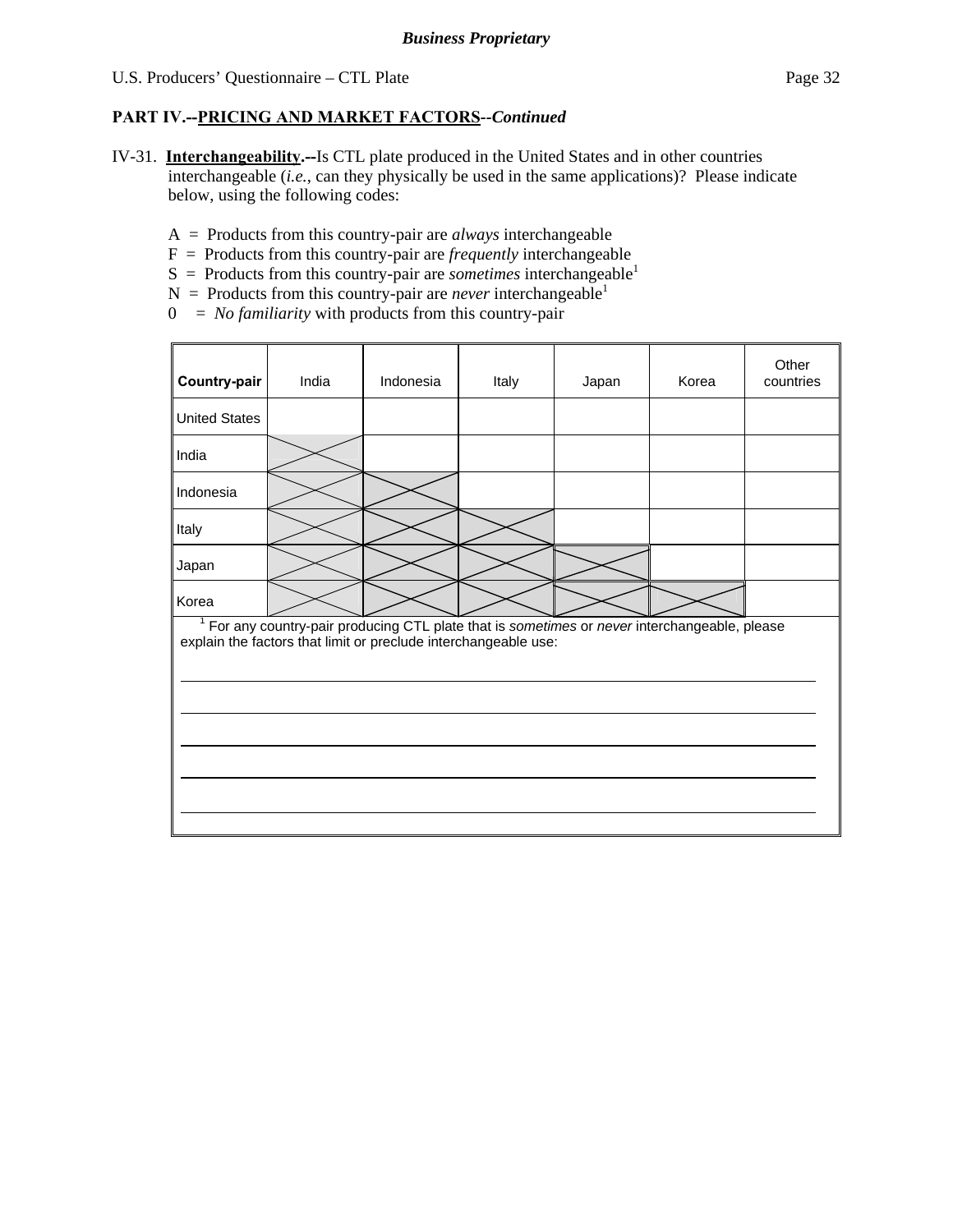IV-32. **Factors other than price.--**Are differences other than price (*i.e.*, quality, availability,

transportation network, product range, technical support, *etc.*) between CTL plate produced in the United States and in other countries a significant factor in your firm's sales of the products? Please indicate below, using the following codes:

- $A =$  Products from this country-pair are *always* significant<sup>1</sup>
- $F =$  Products from this country-pair are *frequently* significant<sup>1</sup>
- S = Products from this country-pair are *sometimes* significant
- N = Products from this country-pair are *never* significant
- 0 = *No familiarity* with products from this country-pair

| Country-pair                                                                                                                                                                                                                                        | India | Indonesia | Italy | Japan | Korea | Other<br>countries |  |  |
|-----------------------------------------------------------------------------------------------------------------------------------------------------------------------------------------------------------------------------------------------------|-------|-----------|-------|-------|-------|--------------------|--|--|
| <b>United States</b>                                                                                                                                                                                                                                |       |           |       |       |       |                    |  |  |
| India                                                                                                                                                                                                                                               |       |           |       |       |       |                    |  |  |
| Indonesia                                                                                                                                                                                                                                           |       |           |       |       |       |                    |  |  |
| Italy                                                                                                                                                                                                                                               |       |           |       |       |       |                    |  |  |
| Japan                                                                                                                                                                                                                                               |       |           |       |       |       |                    |  |  |
| Korea                                                                                                                                                                                                                                               |       |           |       |       |       |                    |  |  |
| $1$ For any country-pair for which factors other than price always or frequently are a significant factor<br>in your firm's purchases of glycine, identify the country-pair and report the advantages or disadvantages<br>imparted by such factors: |       |           |       |       |       |                    |  |  |
|                                                                                                                                                                                                                                                     |       |           |       |       |       |                    |  |  |
|                                                                                                                                                                                                                                                     |       |           |       |       |       |                    |  |  |
|                                                                                                                                                                                                                                                     |       |           |       |       |       |                    |  |  |
|                                                                                                                                                                                                                                                     |       |           |       |       |       |                    |  |  |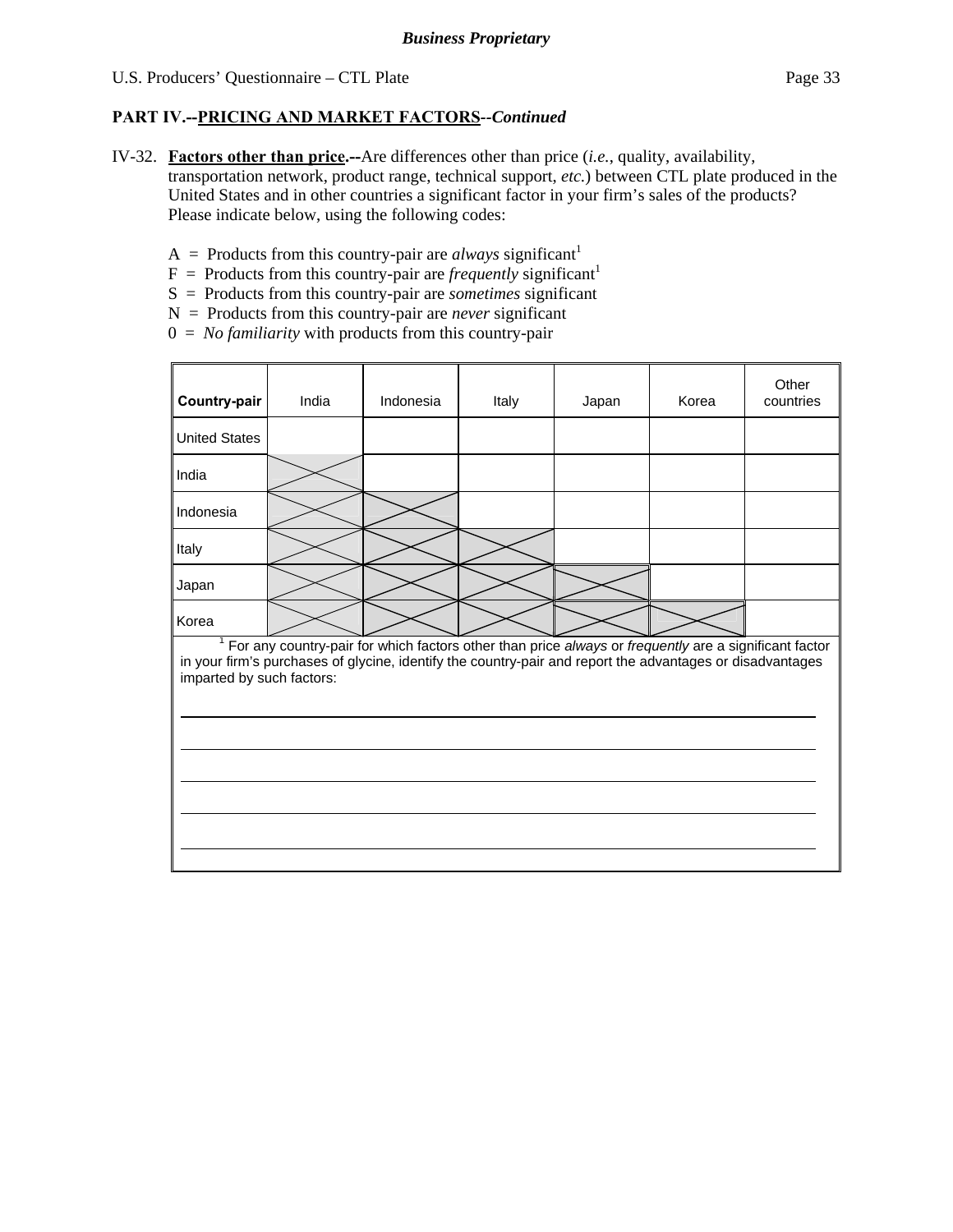U.S. Producers' Questionnaire – CTL Plate Page 34

## **PART V.—TOLL CONVERSION OF COILED PLATE TO CTL PLATE – TRADE AND RELATED INFORMATION**

Further information on this part of the questionnaire can be obtained from Angela Newell (202-708- 5409). **Supply all data requested (except for financial data) on a calendar-year basis.**

V-1. Please identify the individual to be contacted and indicate the methods to be used for questions regarding the confidential information in part V.

Name and title:

l

l

E-mail: Telephone: ( )

V-2. Describe the significance of the existing countervailing duty and/or antidumping duty orders covering imports of CTL plate from India, Indonesia, Italy, Japan, and/or Korea in terms of its effect on your firm's production capacity, production, U.S. shipments, inventories, purchases, employment, revenues, costs, profits, cash flow, capital expenditures, research and development expenditures, and asset values. Please compare your firm's operations before and after the imposition of the orders.

- V-3. Would your firm anticipate any changes in its production capacity, production, U.S. shipments, inventories, purchases, employment, revenues, costs, profits, cash flow, capital expenditures, research and development expenditures, or asset values relating to the production of CTL plate in the future if the countervailing duty/antidumping duty orders on CTL plate from India, Indonesia, Italy, Japan, and/or Korea were to be revoked.
	- $\Box$  No  $\Box$  Yes—Supply details as to the time, nature, and significance of such changes and provide underlying assumptions, along with relevant portions of business plans or other supporting documentation, for any trends or projections you may provide.